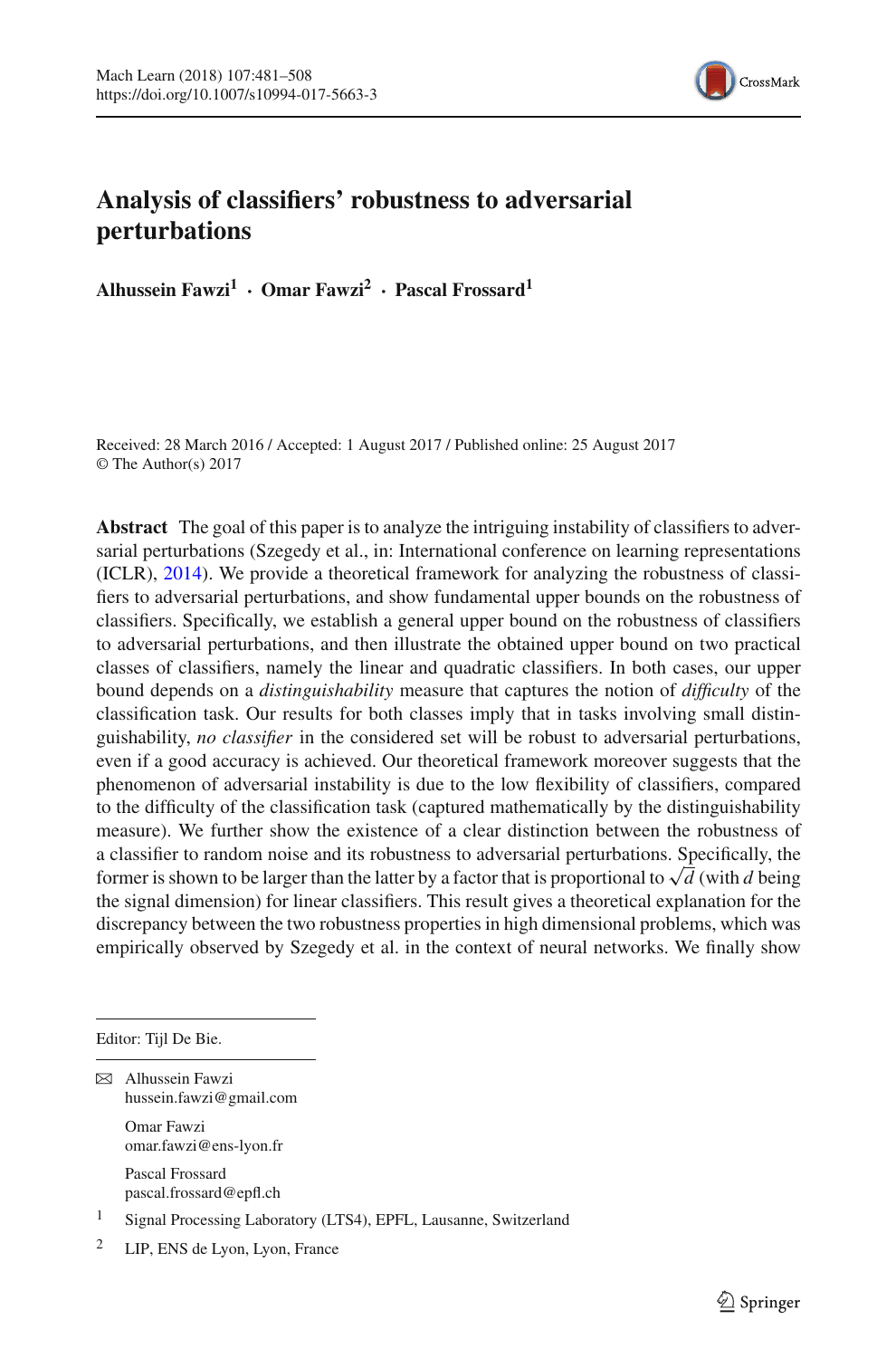experimental results on controlled and real-world data that confirm the theoretical analysis and extend its spirit to more complex classification schemes.

**Keywords** Adversarial examples · Classification robustness · Random noise · Instability · Deep networks

## **1 Introduction**

State-of-the-art deep networks have recently been shown to be surprisingly unstable to adversarial perturbations [\(Szegedy et al. 2014\)](#page-27-0). Unlike random noise, adversarial perturbations are *minimal* perturbations that are sought to switch the estimated label of the classifier. On vision tasks, the results of [Szegedy et al.](#page-27-0) [\(2014\)](#page-27-0) have shown that perturbations that are hardly perceptible to the human eye are sufficient to change the decision of a deep network, even if the classifier has a performance that is close to the human visual system. This surprising instability raises interesting theoretical questions that we initiate in this paper. What causes classifiers to be unstable to adversarial perturbations? Are deep networks the only classifiers that have such unstable behaviour? Is it at all possible to design training algorithms to build deep networks that are robust or is the instability to adversarial noise an inherent feature of all deep networks? Can we quantify the difference between random noise and adversarial noise? Providing theoretical answers to these questions is crucial in order to achieve the goal of building classifiers that are robust to adversarial hostile perturbations.

In this paper, we introduce a framework to formally study the robustness of classifiers to adversarial perturbations in the binary setting. We provide a general upper bound on the robustness of classifiers to adversarial perturbations, and then illustrate and specialize the obtained upper bound for the families of linear and quadratic classifiers. In both cases, our results show the existence of a fundamental limit on the robustness to adversarial perturbations. This limit is expressed in terms of a *distinguishability* measure between the classes, which depends on the considered family of classifiers. Specifically, for linear classifiers, the distinguishability is defined as the distance between the means of the two classes, while for quadratic classifiers, it is defined as the distance between the matrices of second order moments of the two classes. For both classes of functions, our upper bound on the robustness is valid *for all classifiers in the family independently of the training procedure*, and we see the fact that the bound is independent of the training procedure as a strength. This result has the following important implication: in difficult classification tasks involving a small value of distinguishability, *any* classifier in the set with low misclassification rate is vulnerable to adversarial perturbations. Importantly, the distinguishability parameter related to quadratic classifiers is much larger than that of linear classifiers for many datasets of interest, which suggests the existence of robust classifiers in *flexible* classification families, even for tasks where no linear robust and accurate classifiers exist (provably). We further compare the robustness to adversarial perturbations of linear classifiers to the more traditional notion of robustness to random uniform noise, where perturbation vectors are sampled uniformly at random from a sphere. The latter robustness is shown to be larger than the former by a factor of <sup>√</sup>*<sup>d</sup>* (with *<sup>d</sup>* the dimension of input signals), thereby showing that in high dimensional classification tasks, linear classifiers can be robust to random noise even for small values of the distinguishability. We illustrate the newly introduced concepts and our theoretical results on a running example used throughout the paper. We complement our theoretical analysis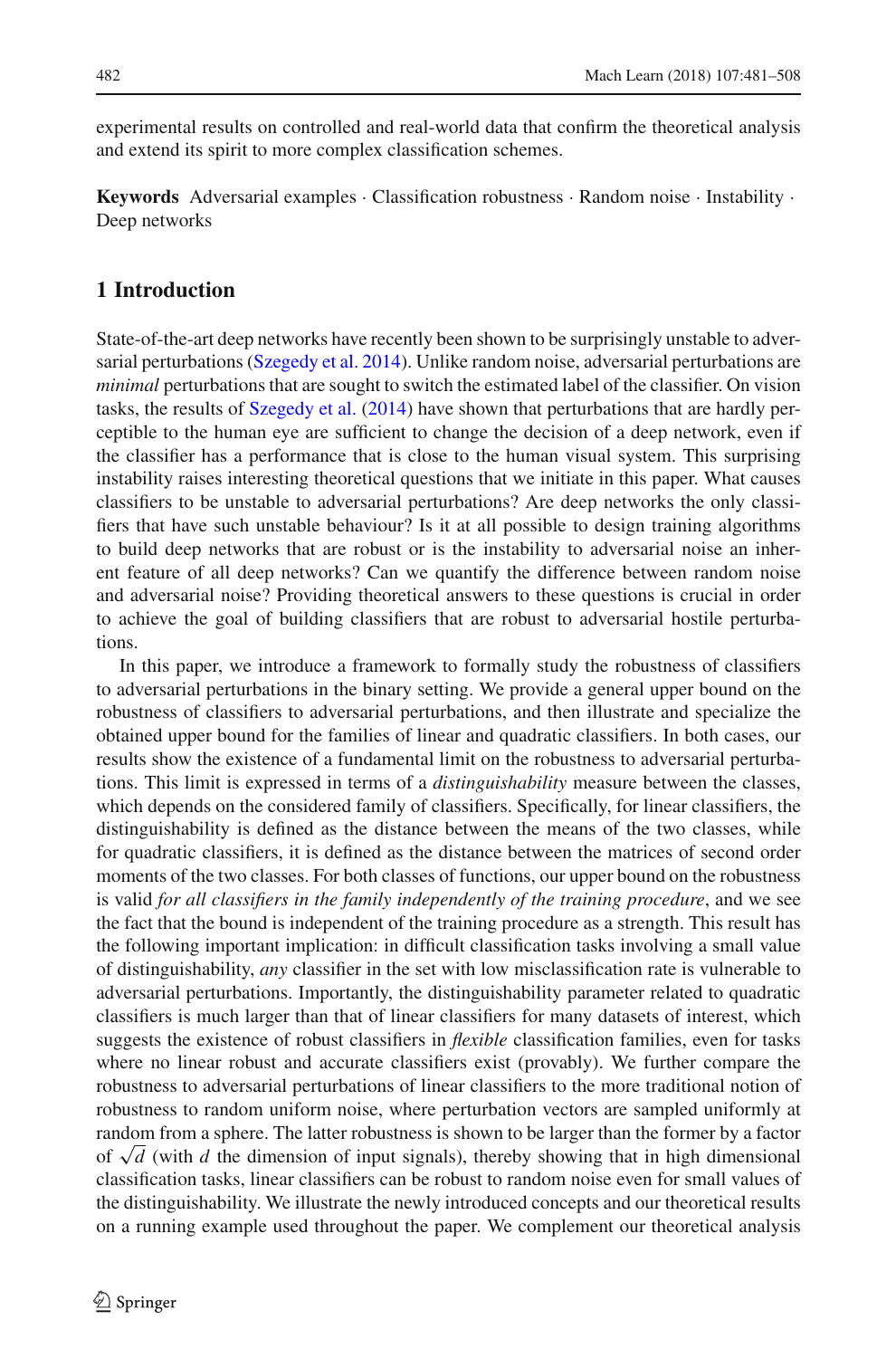with experimental results, and show that the intuition obtained from the theoretical analysis also holds for more complex classifiers.

The phenomenon of adversarial instability has recently attracted a lot of attention from the deep network community. In [Szegedy et al.](#page-27-0) [\(2014](#page-27-0)), the adversarial robustness of different classifiers is measured as the magnitude of the perturbation required to misclassify a data point. State-of-the-art classifiers are moreover shown to achieve small robustness. Several attempts have then been made to make deep networks robust to adversarial perturbations [\(Chalupka et al. 2014](#page-26-0); [Gu and Rigazio 2014](#page-27-1); [Bendale and Boult 2016\)](#page-26-1), while more advanced techniques are proposed to defeat the classifiers [\(Carlini and Wagner 2016\)](#page-26-2). Moreover, a distinct but related phenomenon has been explored in [Nguyen et al.\(2014\)](#page-27-2). Closer to our work, the authors of [Goodfellow et al.](#page-27-3) [\(2015\)](#page-27-3) provided an empirical explanation of the phenomenon of adversarial instability, and designed an efficient method to find adversarial examples. Specifically, contrarily to the original explanation provided in [Szegedy et al.](#page-27-0) [\(2014](#page-27-0)), the authors argue that it is the "linear" nature of deep nets that causes the adversarial instability. Instead, our paper adopts a rigorous mathematical perspective to the problem of adversarial instability and shows that adversarial instability is due to the low flexibility of classifiers compared to the difficulty of the classification task.

Our work should not be confused with works on the security of machine learning algorithms under adversarial attacks [\(Biggio et al. 2012](#page-26-3); [Barreno et al. 2006](#page-26-4); [Dalvi et al. 2004\)](#page-26-5). These works specifically study attacks that manipulate *the learning system* (e.g., change the decision function by injecting malicious training points), as well as defense strategies to counter these attacks. This setting significantly differs from ours, as we examine the robustness of *a fixed* classifier to adversarial perturbations (that is, the classifier cannot be manipulated). The stability of learning algorithms has also been defined and extensively studied in [Bousquet and Elisseeff](#page-26-6) [\(2002\)](#page-26-6), [Lugosi and Pawlak](#page-27-4) [\(1994\)](#page-27-4). Again, this notion of stability differs from the one studied here, as we are interested in the robustness of fixed classifiers, and not of learning algorithms. The security of machine learning algorithms at test time have also been previously examined in different scenarios, in particular when the adversary has only limited knowledge about the classifier [\(Biggio et al. 2013](#page-26-7); [Dekel et al.](#page-26-8) [2010](#page-26-8); [Srndic and Laskov 2014](#page-27-5)). Unlike these papers that provide an empirical assessment (and improvement) of the robustness of classifiers to different types of attacks, the goal of our work is significantly different, as we show fundamental upper bounds on the robustness of classifiers, which cannot be violated by *any* learning algorithm.

The construction of learning algorithms that achieve robustness of classifiers to data corruption has been an active area of research in machine learning and robust optimization (see e.g., [Caramanis et al. 2012](#page-26-9) and references therein). For a specific disturbance model on the data samples, the robust optimization approach for constructing robust classifiers seeks to minimize the worst possible empirical error under such disturbances [\(Lanckriet et al. 2003](#page-27-6); [Xu et al. 2009\)](#page-27-7). It is shown that, for many disturbance models, the desired objective function can be written as a tractable convex optimization problem. Our work studies the robustness of classifiers from a different perspective; we establish upper bounds on the robustness of classifiers *independently of the learning algorithms*. That is, using our bounds, we can certify the instability of a class of classifiers to adversarial perturbations, independently of the learning mechanism. In other words, while algorithmic and optimization aspects of robust classifiers have been studied in the above works, we focus on fundamental limits on the adversarial robustness of classifiers that are independent of the learning scheme.

The paper is structured as follows: Sect. [2](#page-3-0) introduces the problem setting. In Sect. [3,](#page-5-0) we introduce a running example that is used throughout the paper. We introduce in Sect. [4](#page-7-0) a theoretical framework for studying the robustness to adversarial perturbations. In the follow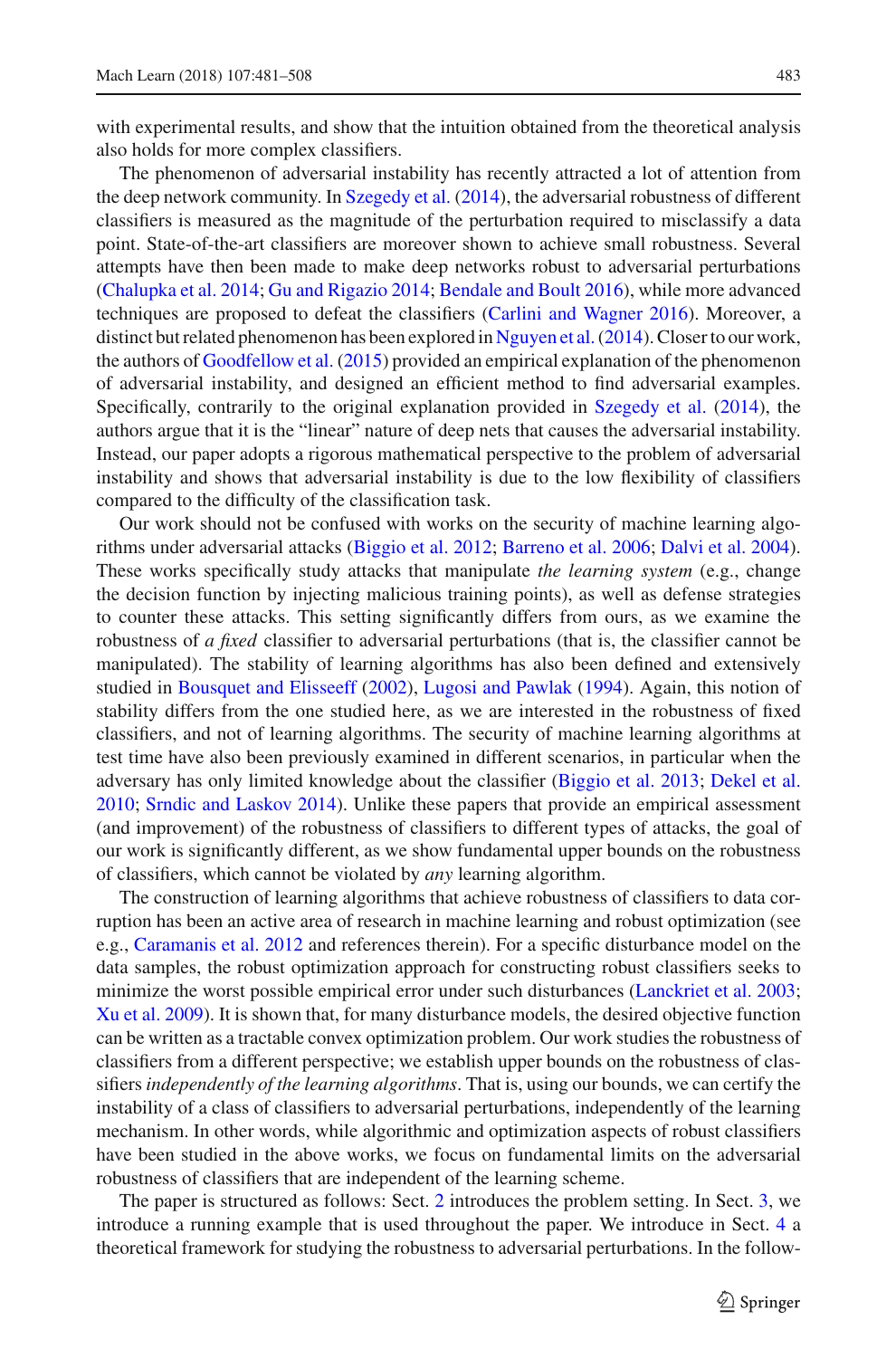ing two sections, two case studies are analyzed in detail. The robustness of linear classifiers (to adversarial and random noise) is studied in Sect. [5.](#page-8-0) In Sect. [6,](#page-11-0) we study the adversarial robustness of quadratic classifiers. Experimental results illustrating our theoretical analysis are given in Sect. [7.](#page-13-0) Proofs and additional discussion on the choice of the norms to measure perturbations are finally deferred to the "Appendix".

## <span id="page-3-0"></span>**2 Problem setting**

We first introduce the framework and notations that are used for analyzing the robustness of classifiers to adversarial and uniform random noise. We restrict our analysis to the binary classification task, for simplicity. We expect similar conclusions for the multi-class case, but we leave that for future work. Let  $\mu$  denote the probability measure on  $\mathbb{R}^d$  of the data points that we wish to classify, and  $y(x) \in \{-1, 1\}$  $y(x) \in \{-1, 1\}$  $y(x) \in \{-1, 1\}$  be the label of a point  $x \in \mathbb{R}^d$ . The distribution  $\mu$  is assumed to be of bounded support. That is,  $\mathbb{P}_{\mu}(x \in \mathcal{B}) = 1$ , with  $\mathcal{B} = \{x \in \mathbb{R}^d :$  $||x||_2 \leq M$ } for some *M* > 0. We further denote by  $\mu_1$  and  $\mu_{-1}$  the distributions of class 1 and class  $-1$  in  $\mathbb{R}^d$ , respectively. Let *f* :  $\mathbb{R}^d$  →  $\mathbb{R}$  be an arbitrary classification function. The classification rule associated to  $f$  is simply obtained by taking the sign of  $f(x)$ . The performance of a classifier *f* is usually measured by its *risk*, defined as the probability of misclassification according to  $\mu$ :

$$
R(f) = \mathbb{P}_{\mu}(\text{sign}(f(x)) \neq y(x))
$$
  
=  $p_1 \mathbb{P}_{\mu_1}(f(x) < 0) + p_{-1} \mathbb{P}_{\mu_{-1}}(f(x) \ge 0),$ 

where  $p_{\pm 1} = \mathbb{P}_{\mu}(y(x) = \pm 1)$ , and  $sign(a) = 1$  if  $a \ge 0$ ,  $sign(a) = -1$  if  $a < 0$ .

The focus of this paper is to study the robustness of classifiers to adversarial perturbations in the input space  $\mathbb{R}^d$ . Given a datapoint  $x \in \mathbb{R}^d$  sampled from  $\mu$ , we denote by  $\Delta_{\text{adv}}(x; f)$ the norm of the smallest perturbation that switches the sign<sup>2</sup> of  $f$ :

$$
\Delta_{\text{adv}}(x; f) = \min_{r \in \mathbb{R}^d} \|r\|_2 \text{ subject to } f(x)f(x+r) \le 0. \tag{1}
$$

Here, we use the  $\ell_2$  norm to quantify the perturbation; we refer the reader to "Appendix C" for a discussion of the norm choice. Unlike random noise, the above definition corresponds to a minimal noise, where the perturbation *r* is sought to flip the estimated label of *x*. In other words, it corresponds to the minimal distance from *x* to the decision boundary of the classifier  ${x : f(x) = 0}$ . It is important to note that, while *x* is a datapoint sampled according to  $\mu$ , the perturbed point  $x + r$  is not required to belong to the dataset (i.e.,  $x + r$  can be outside the support of  $\mu$ ). The robustness to adversarial perturbation of f is defined as the average of  $\Delta_{\text{adv}}(x; f)$  over all x:

$$
\rho_{\text{adv}}(f) = \mathbb{E}_{\mu}(\Delta_{\text{adv}}(x; f)). \tag{2}
$$

In words,  $\rho_{\text{adv}}(f)$  is defined as the average norm of the minimal perturbations required to flip the estimated labels of the datapoints. Note that  $\rho_{adv}(f)$  is a property of both the classifier f and the distribution  $\mu$ , but it is independent of the true labels of the datapoints  $y$ .<sup>[3](#page-3-3)</sup> Moreover,

 $1$  The label is assumed here to be a non-stochastic function of the datapoints.

<span id="page-3-2"></span><span id="page-3-1"></span><sup>&</sup>lt;sup>2</sup> We make the assumption that a perturbation *r* that satisfies the equality  $f(x + r) = 0$  flips the estimated label of *x*.

<span id="page-3-3"></span><sup>&</sup>lt;sup>3</sup> In that aspect, our definition slightly differs from the one proposed in [Szegedy et al.](#page-27-0) [\(2014](#page-27-0)), which defines the robustness to adversarial perturbations as the average of the norms of the minimal perturbations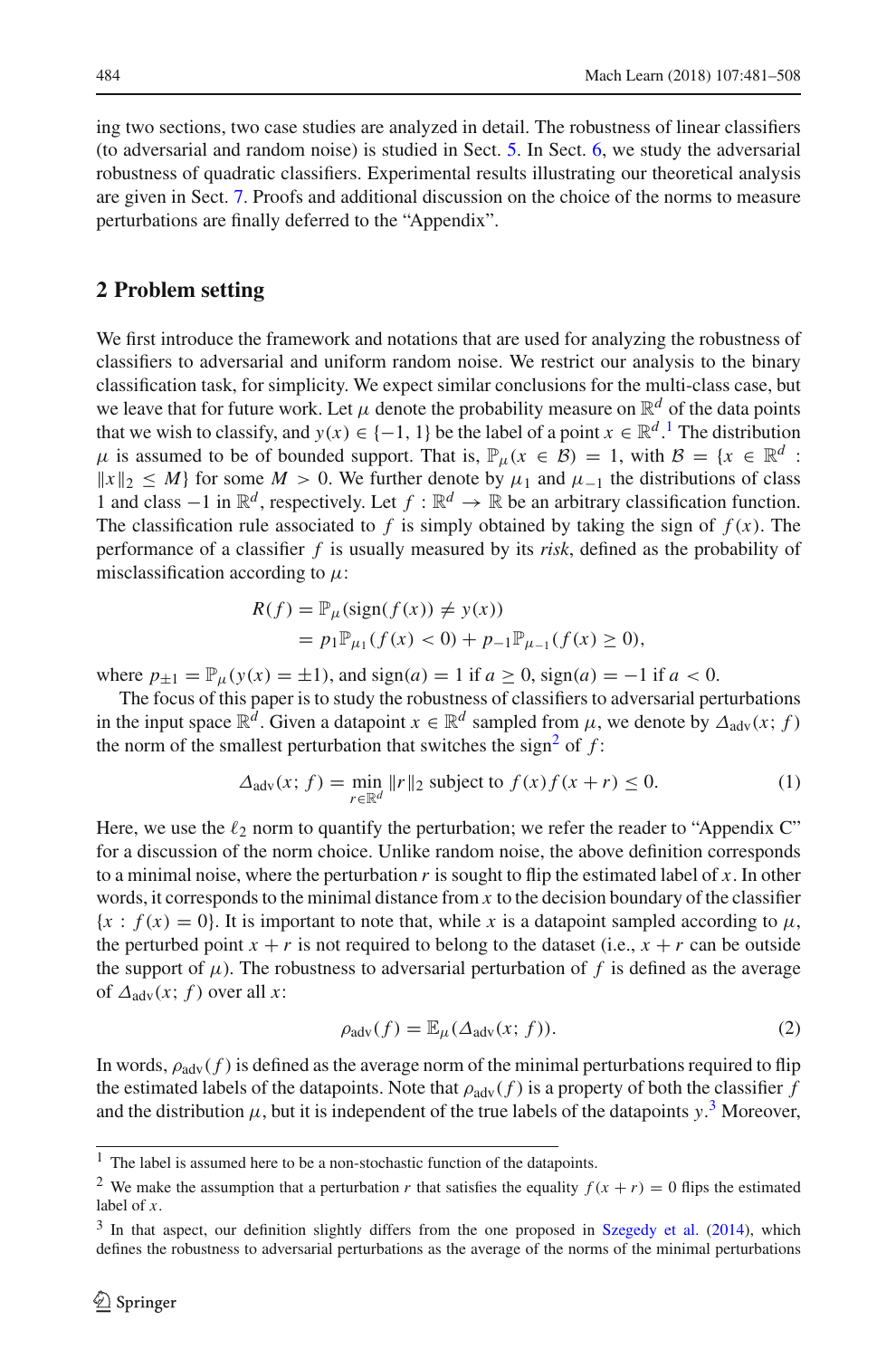

<span id="page-4-0"></span>**Fig. 1** Illustration of  $\Delta_{\text{adv}}(x; f)$  and  $\Delta_{\text{unif. } \epsilon}(x; f)$ . The *red line* represents the classifier boundary. In this case, the quantity  $\Delta_{adv}(x; f)$  is equal to the distance from x to this line. The radius of the sphere drawn around *x* is  $\Delta_{\text{unif } \epsilon}(x; f)$ . Assuming  $f(x) > 0$ , observe that the spherical cap in the region below the line has measure  $\epsilon$ , which means that the probability that a random point sampled on the sphere has label +1 is 1 −  $\epsilon$ (Color figure online)

it should be noted that  $\rho_{\text{adv}}$  is different from the margin considered by SVMs. In fact, SVM margins are traditionally defined as the *minimal* distance to the (linear) boundary over all training points, while  $\rho_{\text{adv}}$  is defined as the *average* distance to the boundary over all training points. In addition, distances in our case are measured in the input space, while the margin is defined in the feature space for kernel SVMs.

In this paper, we also study the robustness of classifiers to random uniform noise, that we define as follows. For a given  $\epsilon \in [0, 1]$ , let

$$
\Delta_{\text{unif},\epsilon}(x; f) = \min_{\eta \ge 0} \eta \tag{3}
$$
  
s.t.  $\mathbb{P}_{n \sim \eta \mathbb{S}}(f(x)f(x+n) \le 0) \ge \epsilon$ ,

where  $\eta$ S denotes the uniform measure on the sphere centered at 0 and of radius  $\eta$  in  $\mathbb{R}^d$ . In words,  $\Delta_{\text{unif } \epsilon}(x; f)$  denotes the minimal radius of the sphere centered at x, such that perturbed points sampled uniformly at random from this sphere are misclassified with probability larger than  $\epsilon$ . An illustration of  $\Delta_{\text{unif. }\epsilon}(x; f)$  and  $\Delta_{\text{adv}}(x; f)$  is given in Fig. [1.](#page-4-0) Similarly to adversarial perturbations, the point  $x + n$  can lie outside the support of  $\mu$ , in general. Note moreover that  $\Delta_{\text{unif}, \epsilon}(x; f)$  provides an upper bound on  $\Delta_{\text{adv}}(x; f)$ , for all  $\epsilon$ . The  $\epsilon$ -robustness of f to random uniform noise is defined by:

$$
\rho_{\text{unif},\epsilon}(f) = \mathbb{E}_{\mu}(\Delta_{\text{unif},\epsilon}(x; f)). \tag{4}
$$

We summarize the quantities of interest in Table [1.](#page-5-1)

Footnote 3 continued

required to *misclassify* all datapoints. As our notion of robustness is larger (since  $\Delta_{\text{adv}}(x; f)$  is positive even when *x* is misclassified), the upper bounds derived in our paper also directly apply for the definition of robustness in [Szegedy et al.](#page-27-0) [\(2014\)](#page-27-0).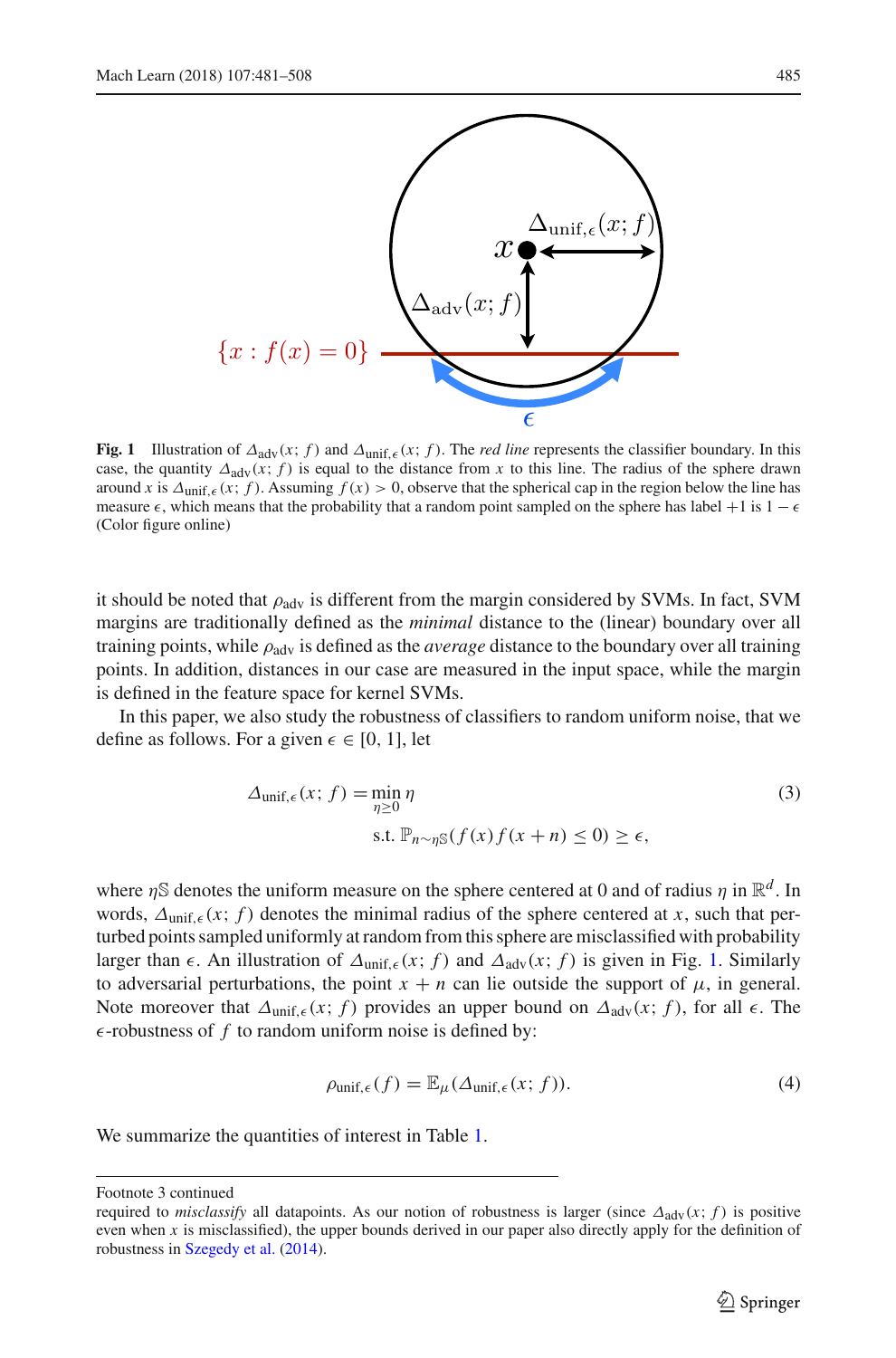<span id="page-5-1"></span>

| <b>Quantity</b>                            | Definition                                                                               | Dependence           |
|--------------------------------------------|------------------------------------------------------------------------------------------|----------------------|
|                                            |                                                                                          |                      |
| <b>Risk</b>                                | $R(f) = \mathbb{P}_{\mu}(\text{sign}(f(x)) \neq y(x))$                                   | $\mu$ , y, f         |
| Robustness to adversarial<br>perturbations | $\rho_{\text{adv}}(f) = \mathbb{E}_{\mu}(\Delta_{\text{adv}}(x; f))$                     | $\mu$ , $f$          |
| Robustness to random<br>uniform noise      | $\rho_{\text{unif.}\epsilon}(f) = \mathbb{E}_{\mu}(\Delta_{\text{unif.}\epsilon}(x; f))$ | $\mu$ , $\dot{\tau}$ |

**Table 1** Quantities of interest in the paper and their dependencies

## <span id="page-5-0"></span>**3 Running example**

We introduce in this section a running example used throughout the paper to illustrate the notion of adversarial robustness, and highlight its difference with the notion of risk. We consider a binary classification task on square images of size  $\sqrt{d} \times \sqrt{d}$ . Images of class 1 (resp. class −1) contain exactly one vertical line (resp. horizontal line), and a small constant positive number *a* (resp. negative number −*a*) is added to all the pixels of the images. That is, for class 1 (resp. −1) images, background pixels are set to *a* (resp. −*a*), and pixels belonging to the line are equal to  $1 + a$  (resp.  $1 - a$ ). Figure [2](#page-6-0) illustrates the classification problem for  $d = 25$ . The number of datapoints to classify is  $N = 2\sqrt{d}$ .

Clearly, the most relevant concept (in terms of visual appearance) that permits to separate the two classes is the *orientation* of the line (i.e., horizontal vs. vertical). The *bias* of the image (i.e., the sum of all its pixels) is also a valid concept for this task, as it separates the two classes, despite being much more difficult to detect visually. The class of an image can therefore be correctly estimated from its orientation *or* from the bias. Let us first consider the linear classifier defined by

<span id="page-5-3"></span>
$$
f_{\rm lin}(x) = \frac{1}{\sqrt{d}} \mathbf{1}^T x - 1,\tag{5}
$$

where **1** is the column vector of size *d* whose entries are all equal to 1, and *x* is the vectorized image. This classifier exploits the difference of bias between the two classes and achieves a perfect classification accuracy for all  $a > 0$ . Indeed, a simple computation gives  $f_{\text{lin}}(x) =$  $\sqrt{d}a$  (resp. *f*<sub>lin</sub>(*x*) = − $\sqrt{d}a$ ) for class 1 (resp. class −1) images. Therefore, the risk of *f*<sub>lin</sub>(*x*) is  $R(f_{lin}) = 0$ . It is important to note that  $f_{lin}$  only achieves zero risk because it captures the bias, but fails to distinguish between the images based on the orientation of the line. Indeed, when  $a = 0$ , the datapoints are not linearly separable.<sup>4</sup> Despite its perfect accuracy for any *a* > 0, *f*lin is *not* robust to small adversarial perturbations when *a* is small, as a minor perturbation of the bias *a* switches the estimated label. Indeed, a simple computation gives  $\rho_{\text{adv}}(f_{\text{lin}}) = \sqrt{da}$ ; therefore, the adversarial robustness of  $f_{\text{lin}}$  can be made arbitrarily small by choosing *a* to be small enough. More than that, among all linear classifiers that satisfy  $R(f) = 0$ ,  $f_{lin}$  is the one that maximizes  $\rho_{adv}(f)$  (as we show later in Sect. [5\)](#page-8-0). Therefore, *all* zero-risk linear classifiers are non-robust to adversarial perturbations, for this classification task.

Unlike linear classifiers, a more *flexible* classifier that correctly captures the orientation of the lines in the images will be robust to adversarial perturbation, unless this perturbation significantly alters the image and modifies the direction of the line. To illustrate this point, we

<span id="page-5-2"></span><sup>4</sup> To see this, note that the average of class 1 images is *equal* to the average of class <sup>−</sup>1 images. Hence, the convex hulls of the two sets of points intersect, which shows that these sets are not linearly separable.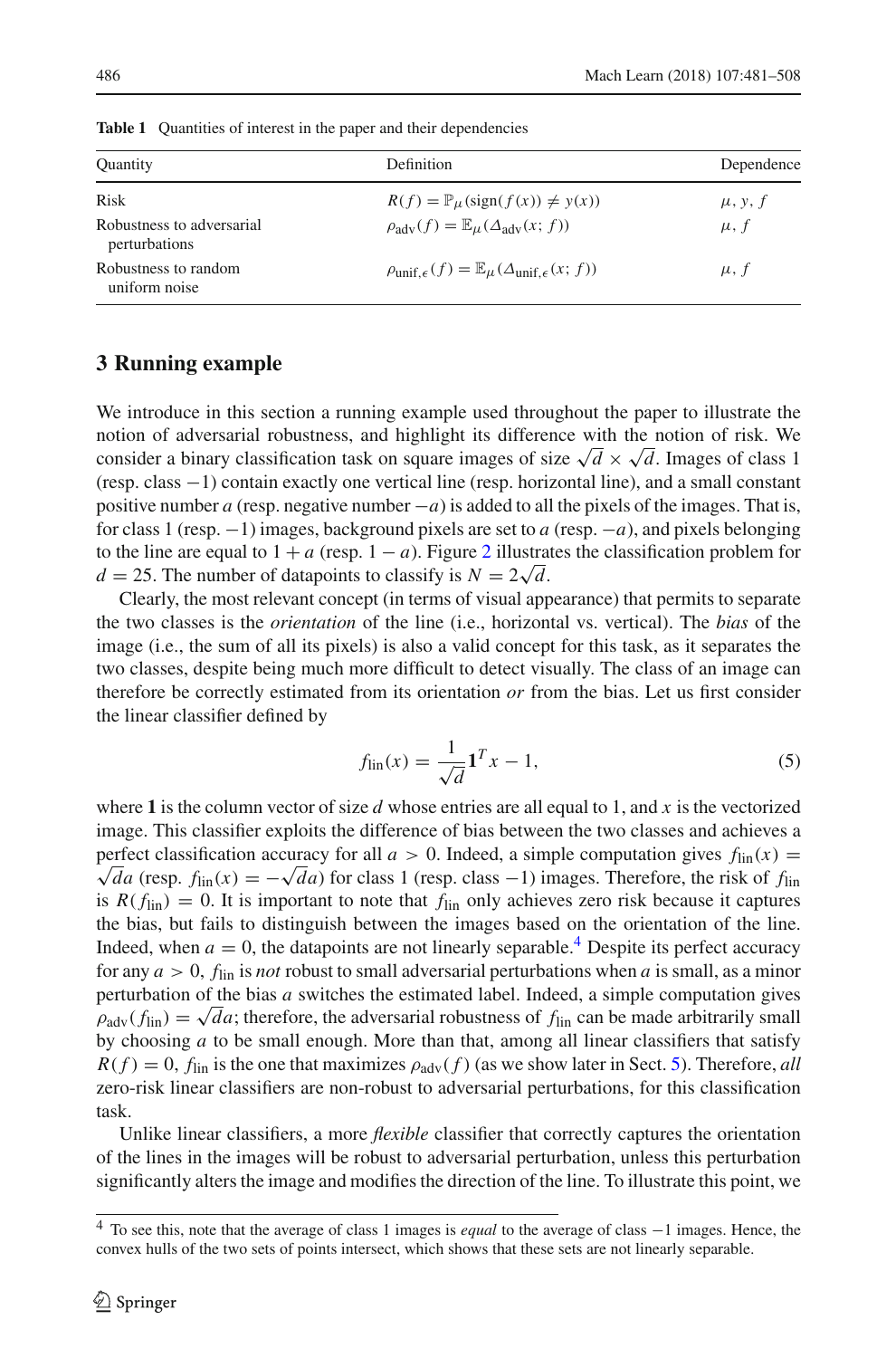

<span id="page-6-0"></span>**Fig. 2 a**–**e**: Class 1 images. **f**–**j**: class-1 images



<span id="page-6-1"></span>**Fig. 3** Robustness to adversarial noise of linear and quadratic classifiers. **a** Original image (*d* = 4, and *a* =  $0.1/\sqrt{d}$ , **b**, **c** minimally perturbed image that switches the estimated label of **b** *f*<sub>lin</sub>, **c** *f*<sub>quad</sub>. Note that  $a = 0.1/\sqrt{d}$ , **b**, **c** minimally perturbed image that switches the estimated label of **b** the difference between **b** and **a** is hardly perceptible, this demonstrates that *f*lin is not robust to adversarial noise. On the other hand images  $c$  and  $a$  are clearly different, which indicates that  $f_{quad}$  is more robust to adversarial noise. **a** Original, **b**  $f_{lin}$ , **c**  $f_{quad}$ 

compare the adversarial robustness of *f*lin to that of a second order polynomial classifier *f*quad that achieves zero risk in Fig. [3,](#page-6-1) for  $d = 4.5$  $d = 4.5$  While a hardly perceptible change of the image is sufficient to switch the estimated label for the linear classifier, the minimal perturbation for  $f_{quad}$  is one that modifies the direction of the line, to a great extent.

The above example highlights several important facts, which are summarized as follows:

- Risk and adversarial robustness are two distinct properties of a classifier. While  $R(f_{lin}) =$ 0,  $f_{lin}$  is definitely not robust to small adversarial perturbations.<sup>6</sup> This is due to the fact that *f*lin only captures the bias in the images and ignores the orientation of the line.
- To capture orientation (i.e., the most visual concept), one has to use a classifier that is flexible enough for the task. Unlike the class of linear classifiers, the class of polynomial classifiers of degree 2 correctly captures the line orientation, for  $d = 4$ .
- The robustness to adversarial perturbations provides a quantitative measure of the strength of a concept. Since  $\rho_{\text{adv}}(f_{\text{lin}}) \ll \rho_{\text{adv}}(f_{\text{quad}})$ , one can confidently say that the concept captured by  $f_{quad}$  is *stronger* than that of  $f_{lin}$ , in the sense that the essence of the classification task is captured by  $f_{quad}$ , but not by  $f_{lin}$  (while they are equal in terms of misclassification rate). In general classification problems, the quantity  $\rho_{\text{adv}}(f)$  provides

 $5$  We postpone the detailed analysis of  $f_{quad}$  to Sect. [6.](#page-11-0)

<span id="page-6-3"></span><span id="page-6-2"></span><sup>&</sup>lt;sup>6</sup> The opposite is also possible, since a constant classifier (e.g.,  $f(x) = 1$  for all *x*) is clearly robust to perturbations, but does not achieve good accuracy.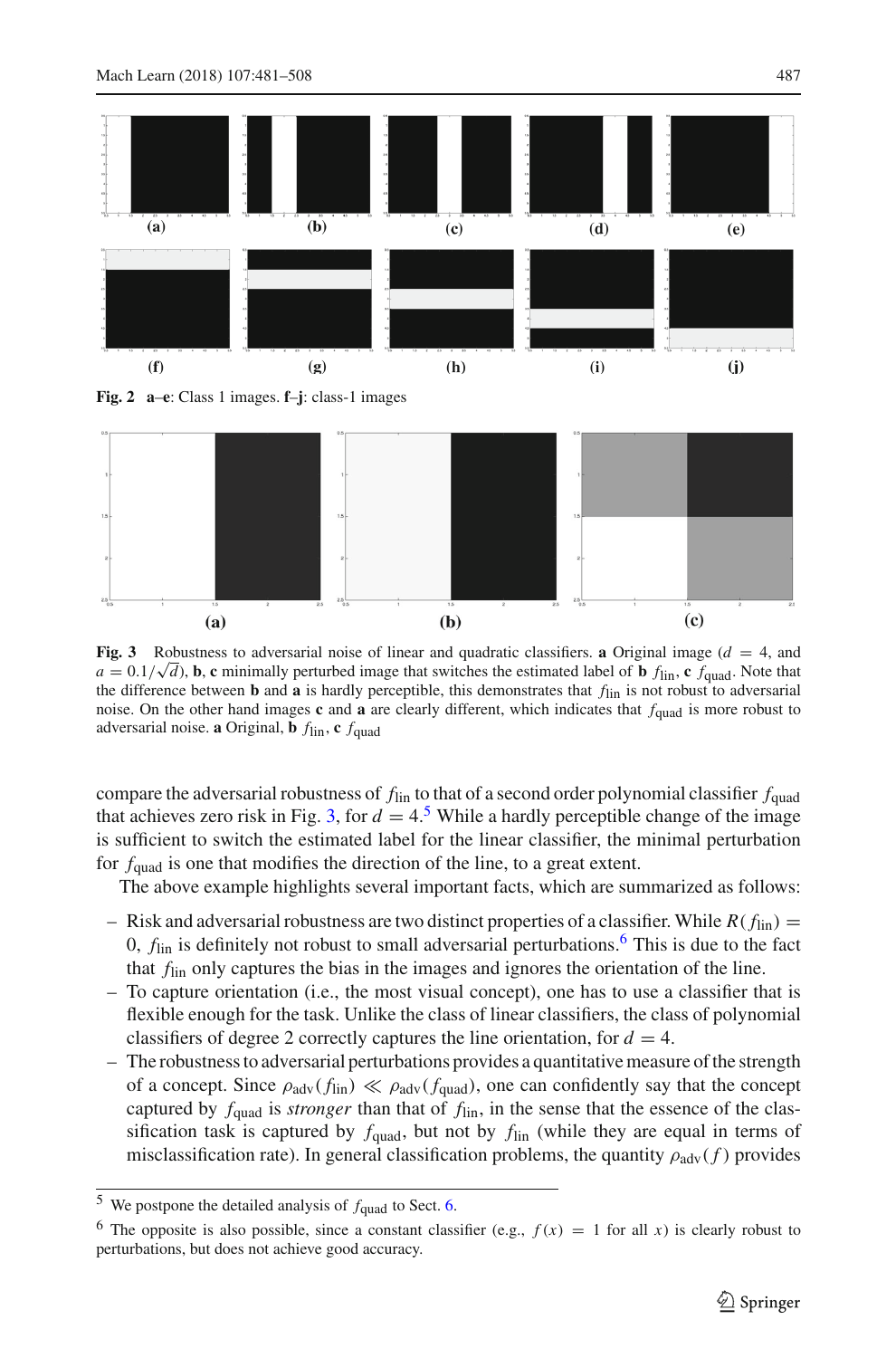a natural way to evaluate and compare the learned concept; larger values of  $\rho_{\text{adv}}(f)$ indicate that stronger concepts are learned, for comparable values of the risk.

As illustrated in the above toy example, the robustness to adversarial perturbations is key to assess the strength of a concept. In real-world classification tasks, weak concepts correspond to partial information about the classification task (which are possibly sufficient to achieve a good accuracy), while strong concepts capture the essence of the classification task.

In the next sections, our goal is to quantify how large can the robustness to adversarial perturbations be, for fixed classification families (e.g., family of linear classifiers). To do so, we establish upper bounds on the adversarial robustness  $\rho_{\text{adv}}(f)$  in terms of the classifier risk  $R(f)$  for all classifiers in the family. These learning-independent limits show that it is not possible to achieve a large robustness jointly with a small risk for many classification tasks of interest, independently of the training algorithm used to choose *f* .

#### <span id="page-7-0"></span>**4 Upper limit on the adversarial robustness**

We now introduce our theoretical framework for analyzing the robustness to adversarial perturbations. We first present a key assumption on the classifier *f* for the analysis of adversarial robustness.

**Assumption (A).** There exist  $\tau > 0$  and  $0 < \gamma \le 1$  such that, for all  $x \in B$ ,

<span id="page-7-1"></span>
$$
dist(x, S_{-}) \leq \tau \max(0, f(x))^{\gamma},
$$
  

$$
dist(x, S_{+}) \leq \tau \max(0, -f(x))^{\gamma},
$$
\n(6)

where dist(*x*, *S*) =  $\min_{y} {\|x - y\|_2 : y \in S}$  and *S*<sub>+</sub> (resp. *S*<sub>−</sub>) is the set of points *x* such that  $f(x) \ge 0$  (resp.  $f(x) \le 0$ ):

$$
S_{+} = \{x : f(x) \ge 0\},\
$$
  

$$
S_{-} = \{x : f(x) \le 0\}.
$$

In words, the assumption (A) states that for any datapoint *x*, the *residual* max $(0, f(x))$ (resp. max(0,  $-f(x)$ )) can be used to bound the distance from *x* to a datapoint *y* classified −1 (resp. 1), or that is exactly on the decision boundary of the classifier (i.e., *f* (*y*) = 0).

Bounds of the form Eq. [\(6\)](#page-7-1) have been established for various classes of functions since the early of work of [Łojasiewicz](#page-27-8) [\(1961](#page-27-8)) in algebraic geometry and have found applications in areas such as mathematical optimization [\(Pang 1997;](#page-27-9) [Lewis and Pang 1998\)](#page-27-10). For example, [Łojasiewicz](#page-27-8) [\(1961](#page-27-8)) and later [Luo and Pang](#page-27-11) [\(1994\)](#page-27-11) have shown that, quite remarkably, *assumption (A) holds for the general class of analytic functions*. [7](#page-7-2) In [Ng and Zheng](#page-27-12) [\(2003\)](#page-27-12), (A) is shown to hold with  $\gamma = 1$  for piecewise linear functions. In [Luo and Luo](#page-27-13) [\(1994](#page-27-13)), error bounds on polynomial systems are studied. Proving inequality [\(6\)](#page-7-1) with explicit constants  $\tau$ and  $\gamma$  for different classes of functions is still an active area of research [\(Li et al. 2014](#page-27-14)). In Sects. [5](#page-8-0) and [6,](#page-11-0) we provide examples of function classes for which (A) holds, and explicit formulas for the parameters  $\tau$  and  $\gamma$ .

The following result establishes a general upper bound on the robustness to adversarial perturbations:

**Lemma 1** *Let f be an arbitrary classifier that satisfies (A) with parameters*  $(\tau, \gamma)$ *. Then,* 

<span id="page-7-3"></span> $\rho_{adv}(f) \leq 4^{1-\gamma} \tau \left( p_1 \mathbb{E}_{\mu_1}(f(x)) - p_{-1} \mathbb{E}_{\mu_{-1}}(f(x)) + 2 \|f\|_{\infty} R(f) \right)^{\gamma}.$ 

<span id="page-7-2"></span>It should be noted that such results assume that the function is defined on a compact set. When this condition is not met, it is easy to find functions where assumption (A) is not satisfied.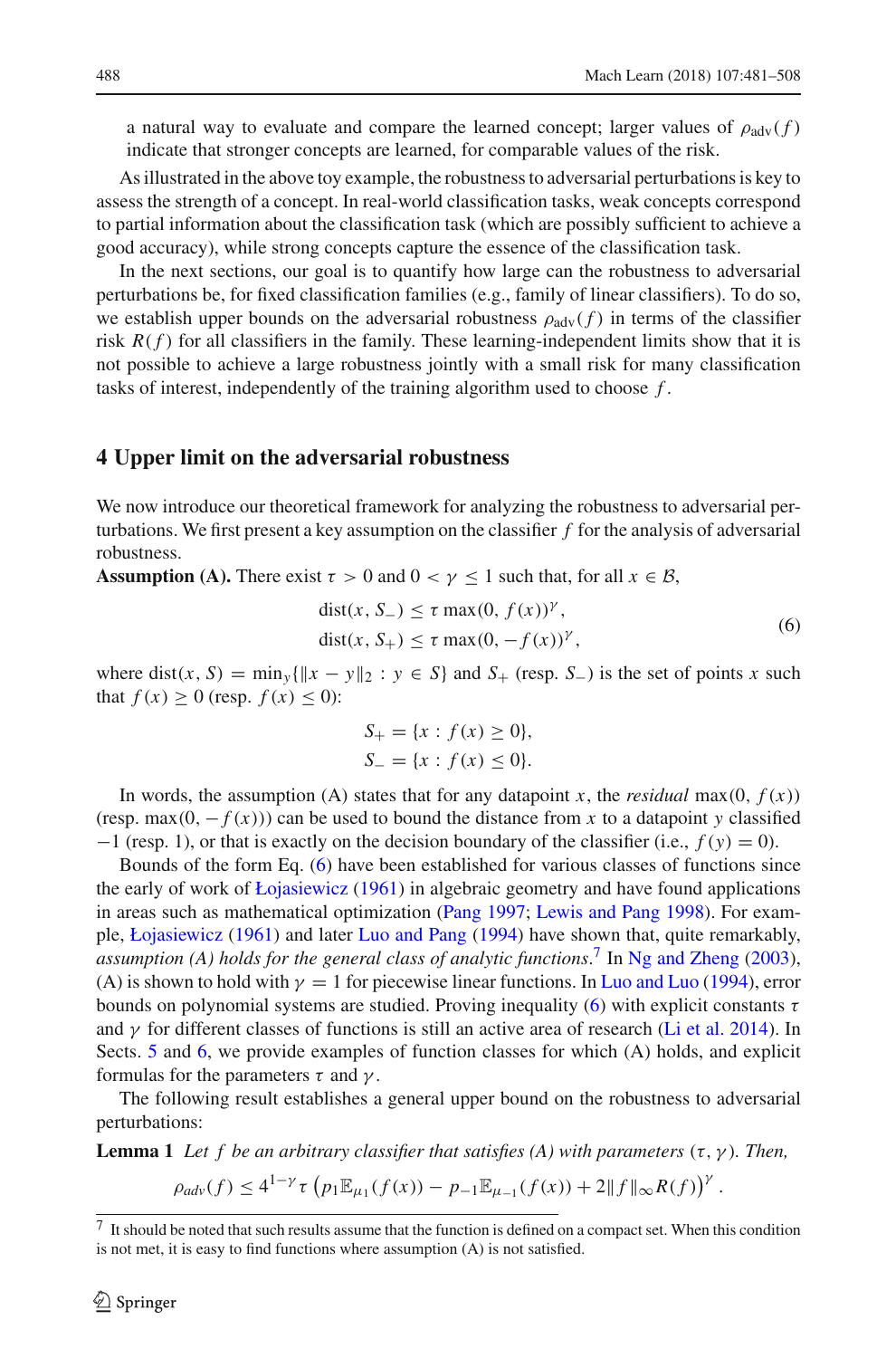The proof can be found in "Appendix A.1". The above result provides an upper bound on the adversarial robustness that depends on the *risk* of the classifier, as well as a weighted difference between the *expectations* of the classifier values computed on distribution  $\mu_1$ and  $\mu_{-1}$ . This result is general, as we only assume that *f* satisfies assumption (*A*). In the next two sections, we apply Lemma [1](#page-7-3) to two classes of classifiers, and derive interpretable upper bounds in terms of a distinguishibality measure (that depends only on the dataset) which quantifies the notion of difficulty of a classification task. Studying the general result in Lemma [1](#page-7-3) through two practical classes of classifiers shows the implications of such a fundamental limit on the adversarial robustness, and illustrates the methodology for deriving class-specific and practical upper bounds on adversarial robustness from the general upper bound.

#### <span id="page-8-0"></span>**5 Robustness of linear classifiers to adversarial and random perturbations**

The goal of this section is twofold; first, we specialize Lemma [1](#page-7-3) to the class of linear functions, and derive interpretable upper bounds on the robustness of classifiers to adversarial perturbations (Sect. [5.1\)](#page-8-1). Then, we derive a formal relation between the robustness of linear classifiers to adversarial perturbations, and the robustness to random uniform noise (Sect. [5.2\)](#page-9-0).

#### <span id="page-8-1"></span>**5.1 Adversarial perturbations**

We define the classification function  $f(x) = w^T x + b$ . Note that any linear classifier for which  $|b| > M||w||_2$  is a trivial classifier that assigns the same label to all points, where we recall that *M* is defined such that  $\mathbb{P}_{\mu}(\|x\|_2 \leq M) = 1$ . We therefore assume that  $|b| \leq M \|w\|_2$ .

We first show that the family of linear classifiers satisfies assumption (A), with explicit parameters  $\tau$  and  $\gamma$ .

**Lemma 2** *Assumption (A) holds for linear classifiers*  $f(x) = w^T x + b$  with  $\tau = 1/||w||_2$ *and*  $\gamma = 1$ *.* 

*Proof* Let *x* be such that  $f(x) \ge 0$ , and the goal is to prove that dist $(x, S_+) \le \tau f(x)$ (the other inequality can be handled in a similar way). We have  $f(x) = w^T x + b$ . Observe that dist(*x*, *S*<sub>−</sub>) =  $\min_z \{ ||x - z||_2 : w^T z + b \le 0 \}$ , which corresponds to the distance between *x* and its projection onto the affine plane {*z* :  $w^T z + b = 0$ }. Hence, dist(*x*, *S*−) =  $f(x)/||w||_2 \implies \tau = 1/||w||_2$ ,  $\gamma = 1$ .  $f(x)/||w||_2 \implies \tau = 1/||w||_2, \gamma = 1.$ 

Using Lemma [1,](#page-7-3) we now derive an interpretable upper bound on the robustness to adversarial perturbations. In particular, the following theorem bounds  $\rho_{\text{adv}}(f)$  from above in terms of the first moments of the distributions  $\mu_1$  and  $\mu_{-1}$ , and the classifier's risk:

**Theorem 1** Let  $f(x) = w^T x + b$  such that  $|b| \le M ||w||_2$ . Then,

$$
\rho_{adv}(f) \le ||p_1 \mathbb{E}_{\mu_1}(x) - p_{-1} \mathbb{E}_{\mu_{-1}}(x)||_2 + M(|p_1 - p_{-1}| + 4R(f)).\tag{7}
$$

*In the balanced setting where*  $p_1 = p_{-1} = 1/2$ *, and if the intercept b = 0 the following inequality holds:*

$$
\rho_{adv}(f) \le \frac{1}{2} \|\mathbb{E}_{\mu_1}(x) - \mathbb{E}_{\mu_{-1}}(x)\|_2 + 2MR(f). \tag{8}
$$

<span id="page-8-3"></span><span id="page-8-2"></span> $\circled{2}$  Springer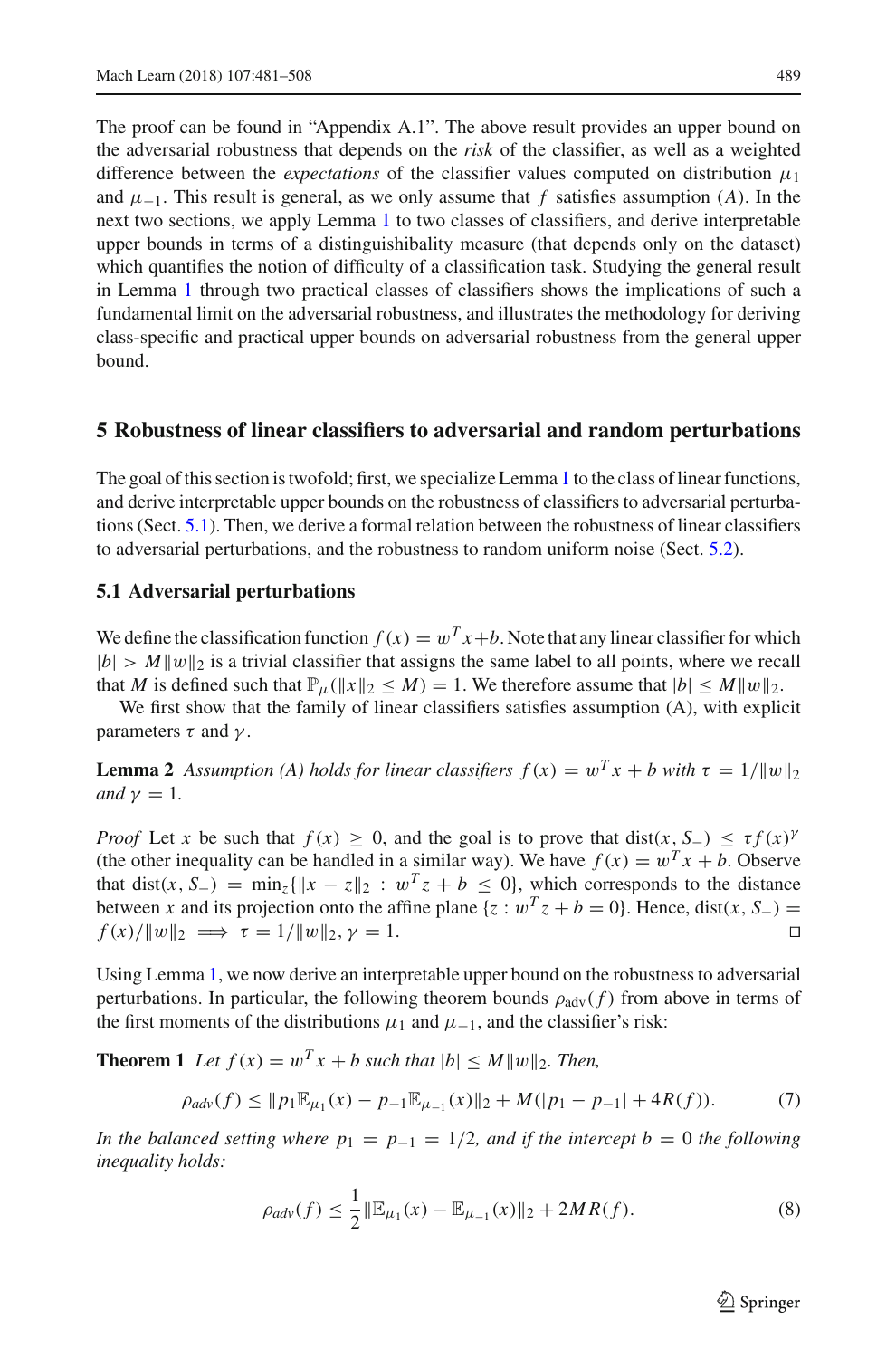*Proof* Using Lemma [1](#page-7-3) with  $\tau = 1/||w||_2$  and  $\gamma = 1$ , we have

<span id="page-9-1"></span>
$$
\rho_{\text{adv}}(f) \le \frac{1}{\|w\|_2} \left( w^T \left( p_1 \mathbb{E}_{\mu_1}(x) - p_{-1} \mathbb{E}_{\mu_{-1}}(x) \right) + b(p_1 - p_{-1}) + 2 \|f\|_{\infty} R(f) \right) \tag{9}
$$

Observe that

- i.  $w^T (p_1 \mathbb{E}_{\mu_1}(x) p_{-1} \mathbb{E}_{\mu_{-1}}(x)) \le ||w||_2 ||p_1 \mathbb{E}_{\mu_1}(x) p_{-1} \mathbb{E}_{\mu_{-1}}(x)||_2$  using Cauchy-Schwarz inequality.
- ii.  $b(p_1 p_{-1}) \leq M \|w\|_2 |p_1 p_{-1}|$  using the assumption  $|b| \leq M \|w\|_2$ ,
- iii.  $||f||_{\infty} = \max_{x: ||x||_2 \le M} { |w^T x + b| } \le 2M ||w||_2.$

By plugging the three inequalities in Eq. [\(9\)](#page-9-1), we obtain the desired result in Eq. [\(7\)](#page-8-2).

When  $p_1 = p_{-1} = 1/2$ , and the intercept  $b = 0$ , inequality (iii) can be tightened to  $\parallel_{\infty} \le M \parallel w \parallel_2$ , and directly leads to the stated result Eq. (8).  $|| f ||_{\infty} \leq M ||w||_2$ , and directly leads to the stated result Eq. [\(8\)](#page-8-3).

Our upper bound on  $\rho_{\text{adv}}(f)$  depends on the difference of means  $\mathbb{E}_{\mu_1}(x) - \mathbb{E}_{\mu_{-1}}(x)\mathbb{I}_2$ , which measures the distinguishability between the classes. Note that this term is classifierindependent, and is only a property of the classification task. The only dependence on *f* in the upper bound is through the risk  $R(f)$ . Thus, in classification tasks where the means of the two distributions are close (i.e.,  $\mathbb{E}_{\mu_1}(x) - \mathbb{E}_{\mu_{-1}}(x)\mathbb{I}_2$  is small), *any linear classifier* with small risk will necessarily have a small robustness to adversarial perturbations. Note that the upper bound logically increases with the risk, as there clearly exist robust linear classifiers that achieve high risk (e.g., constant classifier). Figure [4a](#page-10-0) pictorially represents the  $\rho_{\text{adv}}$  versus *R* diagram as predicted by Theorem [1.](#page-8-3) Each linear classifier is represented by a point on the  $\rho_{\text{adv}}-R$  tradeoff diagram, and our result shows the existence of a region that linear classifiers cannot attain.

Quite importantly, in many interesting classification problems, the quantity  $\mathbb{E}_{\mu_1}(x)$  –  $\mathbb{E}_{u-1}(x)\|_2$  is small due to large intra-class variability (e.g., due to complex intra-class geometric transformations in computer vision applications). Therefore, even if a linear classifier can achieve a good classification performance on such a task, it will not be robust to small adversarial perturbations. In simple tasks involving distributions with significantly different averages, it is likely that there exists a linear classifier that can separate correctly the classes, and have a large robustness to adversarial perturbations.

### <span id="page-9-0"></span>**5.2 Random uniform noise**

We now examine the robustness of linear classifiers to random uniform noise. The following theorem compares the robustness of linear classifiers to random uniform noise with their robustness to adversarial perturbations.

**Theorem 2** *Let*  $f(x) = w^T x + b$ *. For any*  $\epsilon \in [0, 1/12)$ *, we have the following bounds on*  $\rho_{unif,\epsilon}(f)$ :

<span id="page-9-2"></span>
$$
\rho_{unif,\epsilon}(f) \ge \max\left(C_1(\epsilon)\sqrt{d}, 1\right)\rho_{adv}(f),\tag{10}
$$

<span id="page-9-4"></span><span id="page-9-3"></span>
$$
\rho_{\text{unif},\epsilon}(f) \le \widetilde{C}_2(\epsilon,d)\rho_{\text{adv}}(f) \le C_2(\epsilon)\sqrt{d}\rho_{\text{adv}}(f),\tag{11}
$$

*with*  $C_1(\epsilon) = (2 \ln(2/\epsilon))^{-1/2}$ ,  $\widetilde{C_2}(\epsilon, d) = (1 - (12\epsilon)^{1/d})^{-1/2}$  *and*  $C_2(\epsilon) = (1 - 12\epsilon)^{-1/2}$ .

The proof can be found in "Appendix A.2". In words,  $\rho_{\text{unif},\epsilon}(f)$  behaves as  $\sqrt{d\rho_{\text{adv}}(f)}$  for linear classifiers (for constant  $\epsilon$ ). Linear classifiers are therefore more robust to random noise than adversarial perturbations, by a factor of  $\sqrt{d}$ . In typical high dimensional classification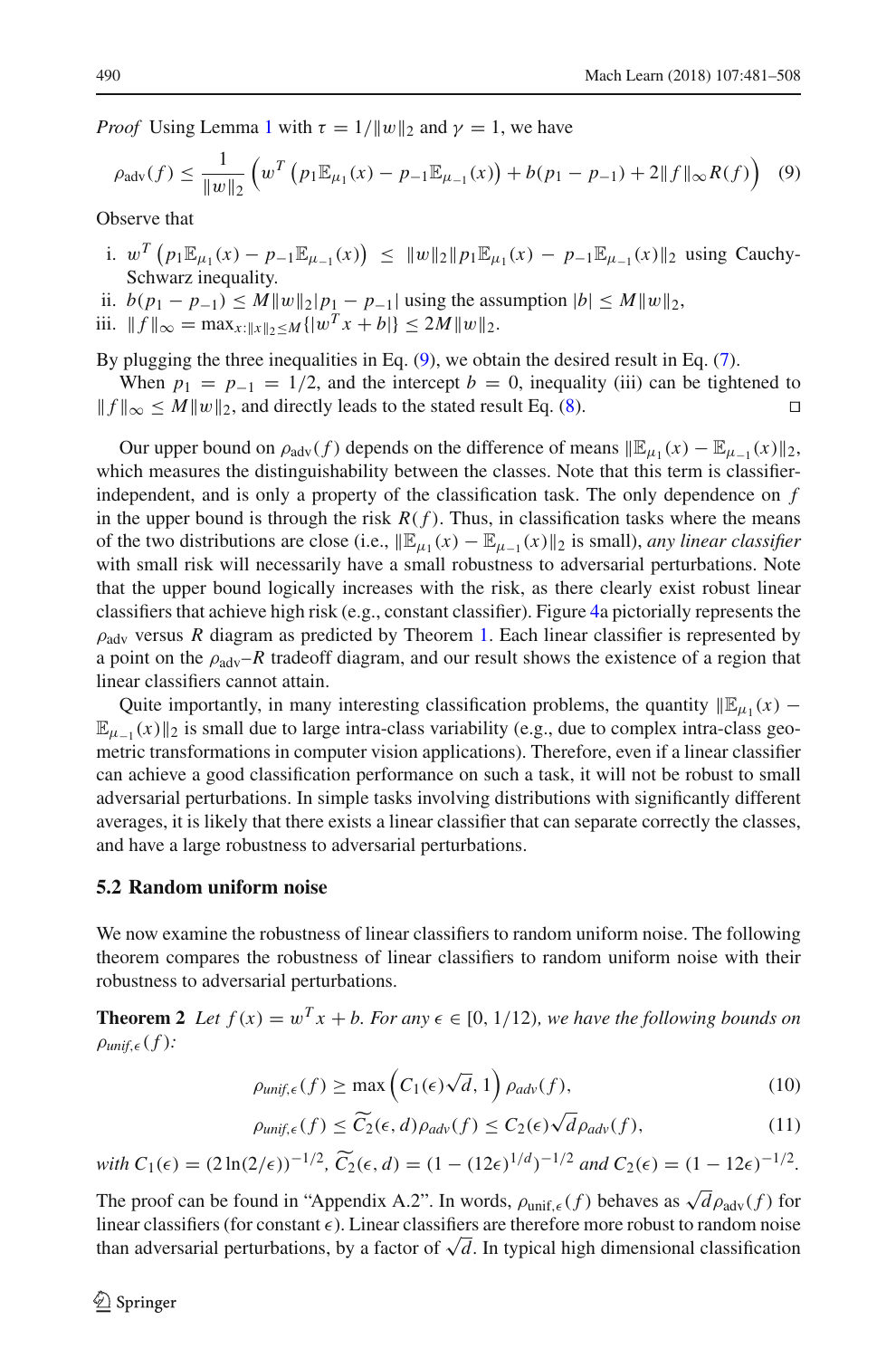

<span id="page-10-0"></span>**Fig. 4** Adversarial robustness ρadv versus risk diagram for linear classifiers. Each point in the plane represents a linear classifier  $f$ . **a** Illustrative diagram, with the non-achievable zone (Theorem [1\)](#page-8-3). **b** The exact  $\rho_{adv}$  versus risk achievable curve, and our upper bound estimate on the running example (details in Sect. [5.3\)](#page-10-1)

problems, this shows that a linear classifier can be robust to random noise even if  $\mathbb{E}_{u_1}(x)$  –  $\mathbb{E}_{u-1}(x)\|_2$  is small. Note moreover that our result is tight for  $\epsilon = 0$ , as we get  $\rho_{\text{unif,0}}(f) =$  $\rho_{\text{adv}}(f)$ .

Our results can be put in perspective with the empirical results of [Szegedy et al.](#page-27-0) [\(2014\)](#page-27-0), that showed a large gap between the two notions of robustness on neural networks. Our analysis provides a confirmation of this high dimensional phenomenon on linear classifiers.

#### <span id="page-10-1"></span>**5.3 Illustration of the results on the running example**

We now illustrate our theoretical results on the example of Sect. [3.](#page-5-0) In this case, we have  $\mathbb{E}_{\mu_1}(x) - \mathbb{E}_{\mu_{-1}}(x) \|_2 = 2\sqrt{d}a$ . By using Theorem [1,](#page-8-3) *any* zero-risk linear classifier satisfies  $\rho_{\text{adv}}(f) \le \sqrt{d}a$ . As we choose  $a \ll 1/\sqrt{d}$ , accurate linear classifiers are therefore not robust to adversarial perturbations for this task. We note that *f*lin [defined in Eq. [\(5\)](#page-5-3)] achieves the upper bound and is therefore the most robust accurate linear classifier one can get, as it can easily be checked that  $\rho_{\text{adv}}(f_{\text{lin}}) = \sqrt{d}a$ . In Fig. [4b](#page-10-0) the exact  $\rho_{\text{adv}}$  versus *R* curve is compared to our theoretical upper bound,<sup>8</sup> for  $d = 25$ ,  $N = 10$  and a bias  $a = 0.1/\sqrt{d}$ . Besides the zero-risk case where our upper bound is tight, the upper bound is reasonably close to the exact curve for other values of the risk (despite not being tight).

We now focus on the robustness to uniform random noise of *f*lin. For various values of *d*, we compute the upper and lower bounds on the robustness to random uniform noise (Theorem [2\)](#page-9-2) of  $f_{lin}$ , where we fix  $\epsilon$  to 0.01. In addition, we compute a simple empirical estimate  $\hat{\rho}_{\text{unif},\epsilon}$  of the robustness to random uniform noise of  $f_{\text{lin}}$  (see Sect. [7](#page-13-0) for details on the computation of this estimate). The results are illustrated in Fig. [5.](#page-11-1) While the adversarial noise robustness is constant with the dimension (equal to 0.1, as  $\rho_{\text{adv}}(f_{\text{lin}}) = \sqrt{d}a$  and  $a = 0.1/\sqrt{d}$ , the robustness to random uniform noise *increases* with *d*. For example, for  $d = 2500$ , the value of  $\rho_{\text{unif},\epsilon}$  is at least 15 times larger than the adversarial robustness  $\rho_{\text{adv}}$ . In high dimensions, a linear classifier is therefore much more robust to random uniform noise than adversarial noise.

<span id="page-10-2"></span><sup>&</sup>lt;sup>8</sup> The exact curve is computed using a bruteforce approach that enumerates all possible partitions of the data points with linear classifiers.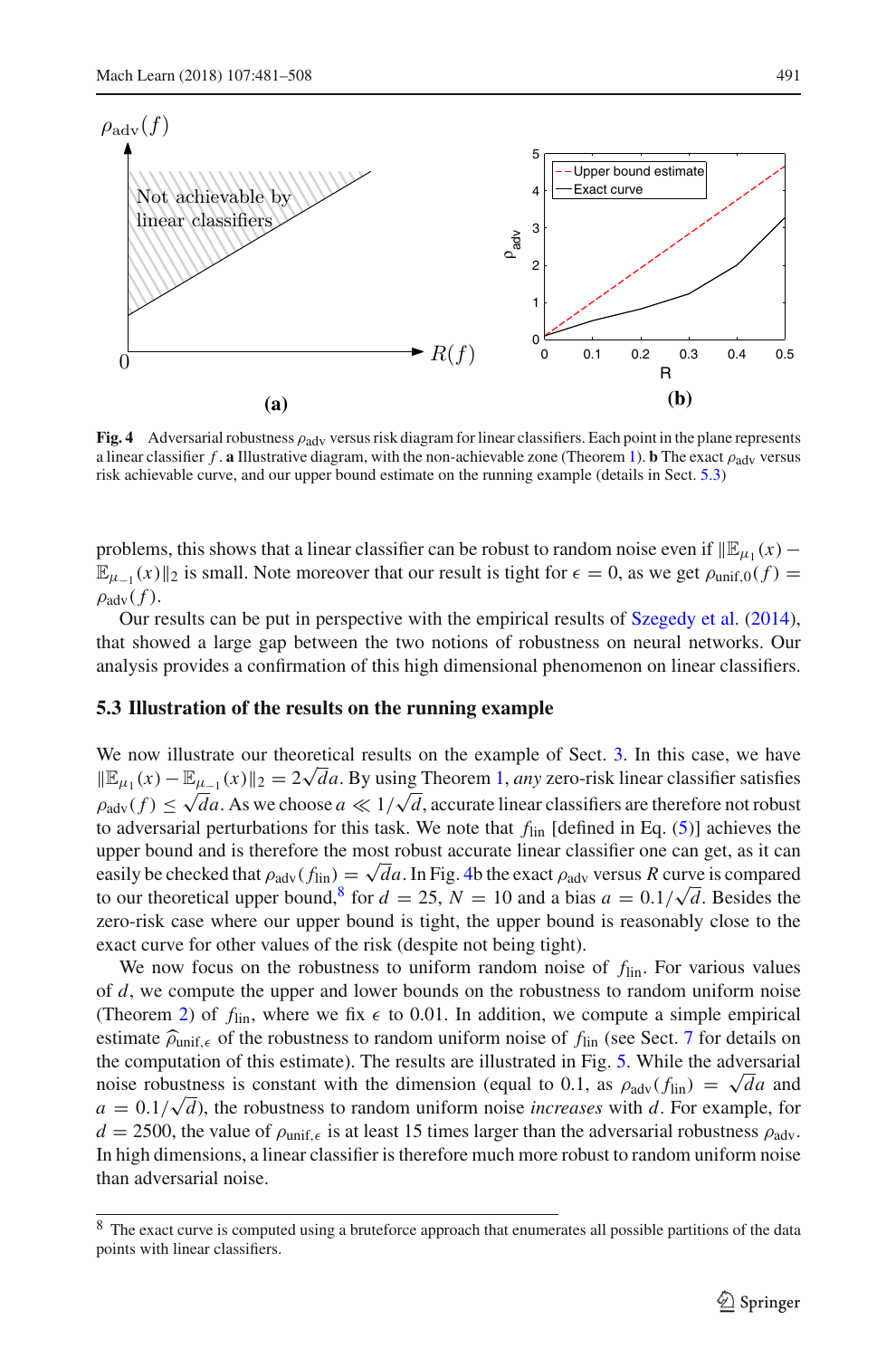<span id="page-11-1"></span>

#### <span id="page-11-0"></span>**6 Adversarial robustness of quadratic classifiers**

In this section, we derive specialized upper bounds on the robustness to adversarial perturbations of quadratic classifers using Lemma [1.](#page-7-3)

### **6.1 Analysis of adversarial perturbations**

We study the robustness to adversarial perturbations of quadratic classifiers of the form  $f(x) = x<sup>T</sup> Ax$ , where *A* is a symmetric matrix. Besides the practical use of quadratic classifiers in some applications [\(Goldberg and Elhadad 2008;](#page-27-15) [Chang et al. 2010\)](#page-26-10), they represent a natural extension of linear classifiers. The study of linear versus quadratic classifiers provides insights into how adversarial robustness depends on the family of considered classifiers. Similarly to the linear setting, we exclude the case where  $f$  is a trivial classifier that assigns a constant label to all datapoints. That is, we assume that *A* satisfies

<span id="page-11-3"></span><span id="page-11-2"></span>
$$
\lambda_{\min}(A) < 0, \quad \lambda_{\max}(A) > 0,\tag{12}
$$

where  $\lambda_{\min}(A)$  and  $\lambda_{\max}(A)$  are the smallest and largest eigenvalues of A. We moreover impose that the eigenvalues of *A* satisfy

<span id="page-11-4"></span>
$$
\max\left(\left|\frac{\lambda_{\min}(A)}{\lambda_{\max}(A)}\right|, \left|\frac{\lambda_{\max}(A)}{\lambda_{\min}(A)}\right|\right) \le K,\tag{13}
$$

for some constant value  $K \geq 1$ . This assumption imposes an approximate symmetry around 0 of the extremal eigenvalues of *A*, thereby disallowing a large bias towards any of the two classes.

We first show that the assumption (A) is satisfied for quadratic classifiers, and derive explicit formulas for  $\tau$  and  $\gamma$ .

**Lemma 3** Assumption (A) holds for the class of quadratic classifiers  $f(x) = x^T A x$  where  $\lambda_{\min}(A) < 0$ ,  $\lambda_{\max}(A) > 0$  *with*  $\tau = \max(|\lambda_{\min}(A)|^{-1/2}, |\lambda_{\max}(A)|^{-1/2})$ *, and*  $\gamma = 1/2$ *,* 

*Proof* Let *x* be such that  $f(x) \ge 0$ , and the goal is to prove that dist(*x*, *S*−)  $\le \tau f(x)$ <sup>γ</sup> (the other inequality can be handled in a similar way). Assume without loss of generality that *A* is diagonal (this can be done using an appropriate change of basis). Let  $\nu = -\lambda_{\min}(A)$ . We have  $f(x) = \sum_{i=1}^{d-1} \lambda_i x_i^2 - \nu x_d^2$ . By setting  $r_i = 0$  for all *i* ∈ {1,..., *d* − 1} and  $r_d = \text{sign}(x_d) \sqrt{f(x)/v}$ , (where  $\text{sign}(x) = 1$  if  $x \ge 0$  and  $-1$  otherwise) we have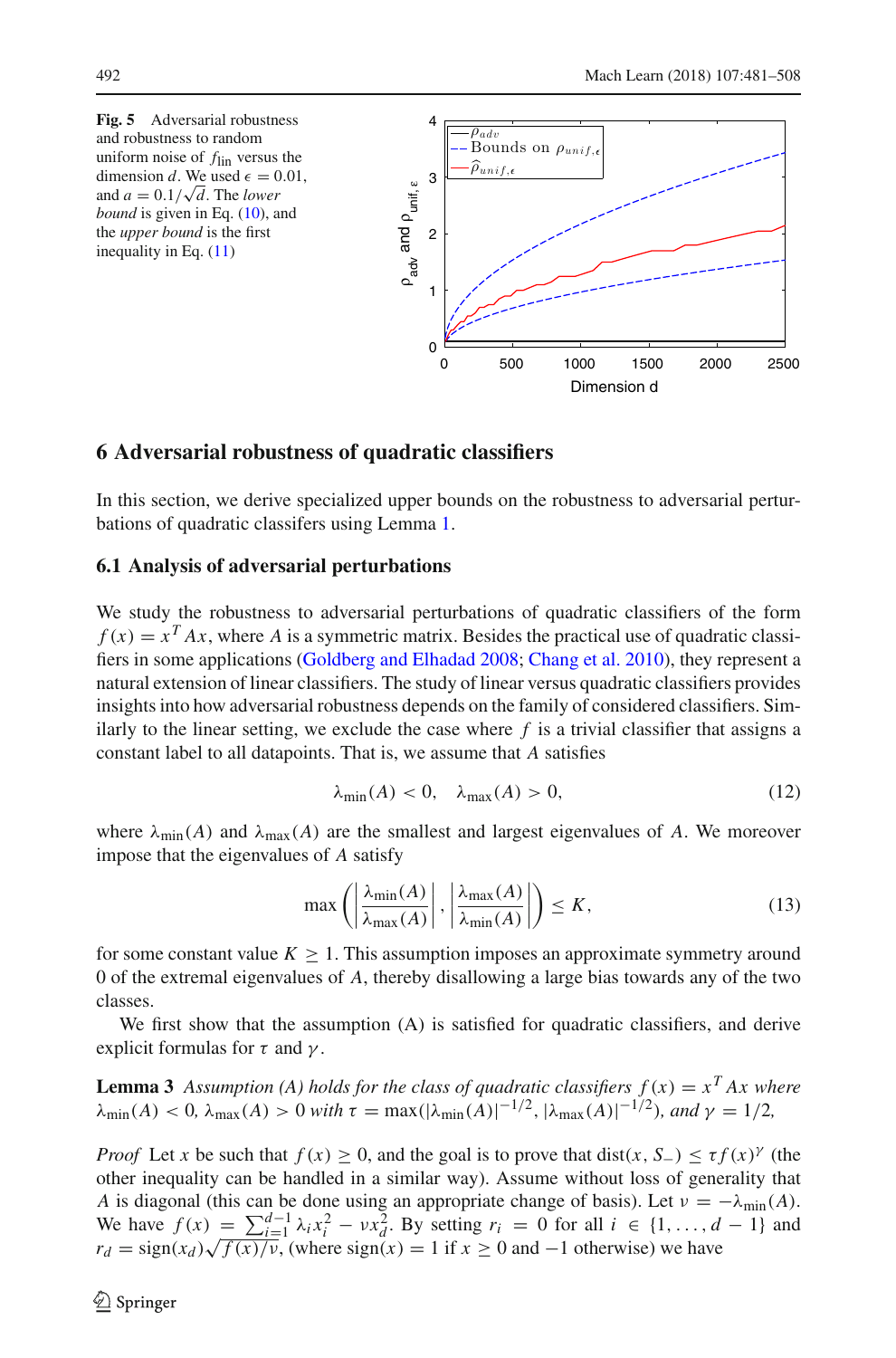$$
f(x+r) = \sum_{i=1}^{d-1} \lambda_i x_i^2 - \nu (x_d + \text{sgn}(x_d) \sqrt{f(x)/\nu})^2
$$
  
=  $f(x) - 2\nu x_d \text{sgn}(x_d) \sqrt{f(x)/\nu} - f(x)$   
=  $-2\nu |x_d| \sqrt{f(x)/\nu} \le 0$ .

Hence, dist(*x*, *S*<sub>−</sub>) <  $||r||_2 = v^{-1/2} \sqrt{f(x)} \implies \tau = v^{-1/2}, \gamma = 1/2.$ 

The following result builds on Lemma [1](#page-7-3) and bounds the adversarial robustness of quadratic classifiers as a function of the second order moments of the distribution and the risk.

# **Theorem 3** *Let*  $f(x) = x^T A x$ , where A satisfies Eqs. [\(12\)](#page-11-2) and [\(13\)](#page-11-3). Then,  $\rho_{adv}(f) \leq 2\sqrt{K} || p_1 C_1 - p_{-1} C_{-1} ||_* + 2MKR(f),$

*where*  $C_{\pm 1}(i, j) = (\mathbb{E}_{\mu+1}(x_i x_j))_{1 \le i, j \le d}$ , and  $\|\cdot\|_*$  denotes the nuclear norm defined as the *sum of the singular values of the matrix.*

*Proof* The class of classifiers under study satisfies assumption (A) with  $\tau$  =  $\max(|\lambda_{\min}(A)|^{-1/2}, |\lambda_{\max}(A)|^{-1/2})$ , and  $\gamma = 1/2$  (see Lemma [3\)](#page-11-4). By applying Lemma [1,](#page-7-3) we have

$$
\rho_{\text{adv}}(f) \leq 2\tau \left( p_1 \mathbb{E}_{\mu_1}(x^T A x) - p_{-1} \mathbb{E}_{\mu_{-1}}(x^T A x) + 2 \|f\|_{\infty} R(f) \right)^{1/2}.
$$

We then use three inequalities:

i. Note first that

$$
p_1 \mathbb{E}_{\mu_1}(x^T A x) - p_{-1} \mathbb{E}_{\mu_{-1}}(x^T A x) = \sum_{i,j} a_{i,j} p_1 \mathbb{E}_{\mu_1}(x_i x_j) - \sum_{i,j} a_{i,j} p_{-1} \mathbb{E}_{\mu_{-1}}(x_i x_j)
$$
  
=  $p_1 \text{Trace}(A^T C_1) - p_{-1} \text{Trace}(A^T C_{-1})$   
=  $\text{Trace}(A^T (p_1 C_1 - p_{-1} C_{-1}))$   
=  $\langle A, p_1 C_1 - p_{-1} C_{-1} \rangle$ ,

where we have used the canonical inner product for matrices  $\langle Y, Z \rangle = \text{Trace}(Y^T Z)$ . Using Holder's inequality for matrices [\(Bhatia 2013](#page-26-11)), we have  $\langle A, p_1 C_1 - p_{-1} C_{-1} \rangle \leq$  $||A|| ||p_1C_1 - p_{-1}C_{-1}||_*$ , where  $|| \cdot ||$  and  $|| \cdot ||_*$  denote respectively the spectral and nuclear matrix norms.

ii.  $|f(x)| = |x^T A x| \le ||A|| ||x|| \le ||A|| ||M$ ,

iii. 
$$
||A||^{1/2}\tau = \max(|\lambda_{\min}(A)|, |\lambda_{\max}(A)|)^{1/2} \max(|\lambda_{\min}(A)|^{-1/2}, |\lambda_{\max}(A)|^{-1/2}) \le \sqrt{K}
$$
.

Applying these three inequalities, we obtain

$$
\rho_{\text{adv}}(f) \le 2||A||^{1/2} \tau (||p_1 C_1 - p_{-1} C_{-1}||_* + 2MR(f))^{1/2}
$$
  
 
$$
\le 2\sqrt{K} (||p_1 C_1 - p_{-1} C_{-1}||_* + 2MR(f))^{1/2}.
$$

In words, the upper bound on the adversarial robustness depends on a distinguishability measure, defined by  $\|C_1 - C_{-1}\|_*$ , and the classifier's risk. In difficult classification tasks, where  $\|C_1 - C_{-1}\|_*$  is small, all quadratic classifiers with low risk that satisfy our assumptions in Eqs. [\(12,](#page-11-2) [13\)](#page-11-3) are non-robust to adversarial perturbations.

 $\Box$ 

<span id="page-12-0"></span>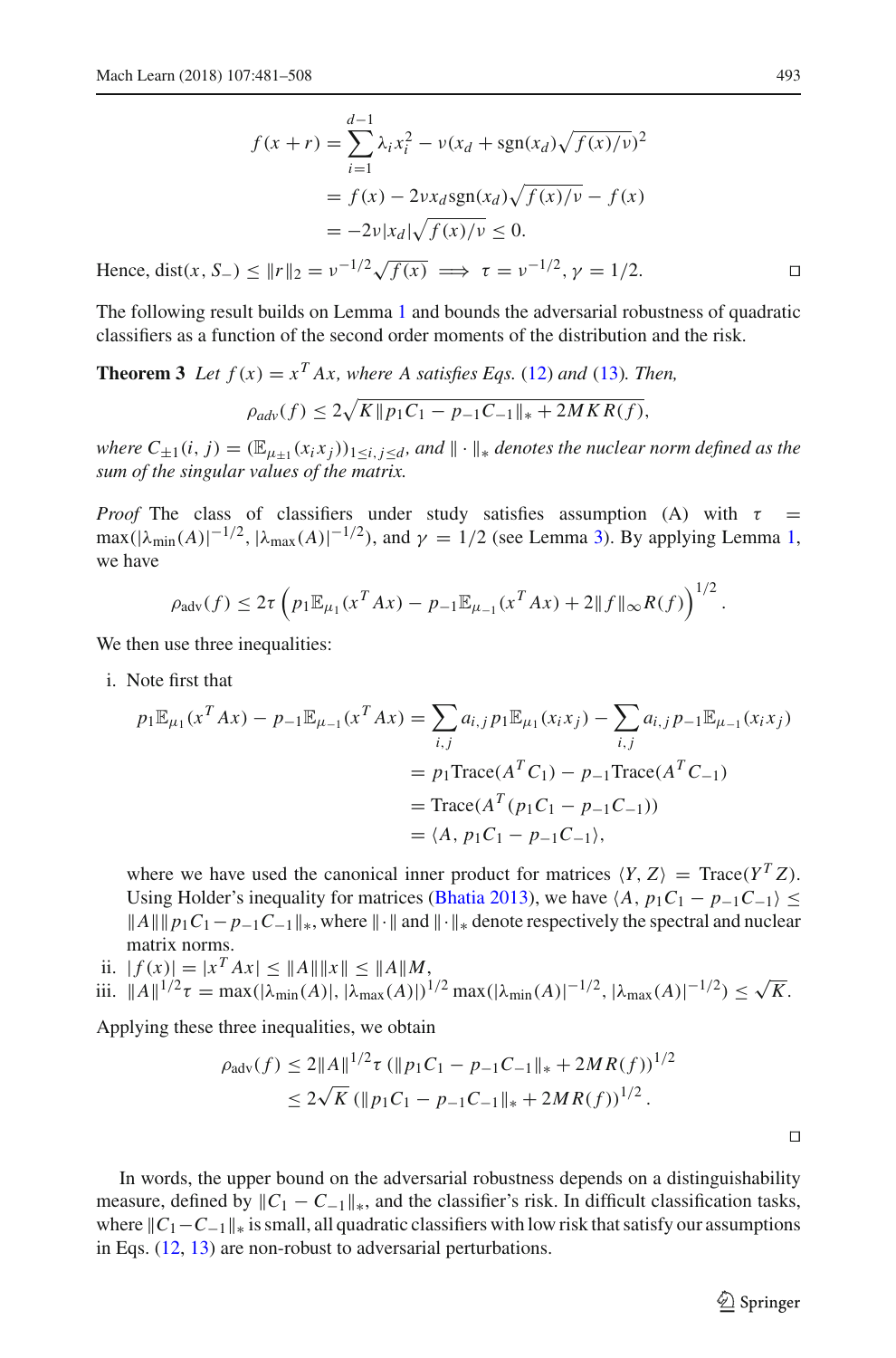It should be noted that, while the distinguishability is measured with the distance between the means of the two distributions in the linear case, it is defined here as the difference between the second order moments matrices  $\|C_1 - C_{-1}\|_*$ . Therefore, in classification tasks involving two distributions with close means, and different second order moments, any zerorisk linear classifier will not be robust to adversarial noise, while zero-risk and robust quadratic classifiers are a priori possible according to our upper bound in Theorem [3.](#page-12-0) This suggests that robustness to adversarial perturbations can be larger for more flexible classifiers, for comparable values of the risk.

Finally, it is important to emphasize that the above result does *not* show that *any* linear classifier is always less robust than *any* quadratic classifier, for a fixed problem. In contrast, we show that for a fixed problem, the upper bound on  $\rho_{\text{adv}}(f)$  obtained for the family of linear classifiers is usually much smaller than that of quadratic classifiers (for similar accuracy). This therefore suggests that, while for many problems of interest, it is not possible to find robust (and accurate) linear classifiers, we can find higher-order classifiers that achieve large robustness (and accuracy).

#### **6.2 Illustration of the results on the running example**

We now illustrate our results on the running example of Sect. [3,](#page-5-0) with  $d = 4$ . In this case, a simple computation gives  $\|C_1 - C_{-1}\|_{*} = 2 + 8a \geq 2$ . This term is significantly larger than the difference of means (equal to  $4a$ ), and there is therefore hope to have a quadratic classifier that is accurate *and* robust to small adversarial perturbations, according to Theorem [3.](#page-12-0) In fact, the following quadratic classifier

$$
f_{\text{quad}}(x) = x_1 x_2 + x_3 x_4 - x_1 x_3 - x_2 x_4,
$$

outputs 1 for vertical images, and −1 for horizontal images (independently of the bias *a*). Therefore, *f*quad achieves zero risk on this classification task, similarly to *f*lin. The two classifiers however have different robustness properties to adversarial perturbations. Using straightforward calculations, it can be shown that  $\rho_{\text{adv}}(f_{\text{quad}}) = 1/\sqrt{2}$ , for any value of *a* (see "Appendix B" for more details). For small values of *a*, we therefore get  $\rho_{\text{adv}}(f_{\text{lin}}) \ll$  $\rho_{\text{adv}}(f_{\text{quad}})$ . This result is intuitive, as  $f_{\text{quad}}$  differentiates the images from their *orientation*, unlike *f*lin that uses the *bias*to distinguish them. The minimal perturbation required to switch the estimated label of *f*quad is therefore one that modifies the direction of the line, while a hardly perceptible perturbation that modifies the bias is enough to flip the label for *f*lin. This explains the result originally illustrated in Fig. [3.](#page-6-1)

#### <span id="page-13-0"></span>**7 Experimental results**

#### **7.1 Setting**

In this section, we illustrate our results on practical classification examples. Specifically, through experiments on real data, we seek to confirm the identified limit on the robustness of classifiers, and we show the large gap between adversarial and random robustness on real data. We also study more general classifiers to suggest that the trends obtained with our theoretical results are not limited to linear and quadratic classifiers.

Given a binary classifier  $f$ [,](#page-27-0) [an](#page-27-0)d a datapoint  $x$ , [we](#page-27-0) [use](#page-27-0) an [approach](#page-27-0) [close](#page-27-0) [to](#page-27-0) [that](#page-27-0) [of](#page-27-0) Szegedy et al. [\(2014](#page-27-0)) to approximate  $\Delta_{\text{adv}}(x; f)$ . Specifically, we perform a line search to find the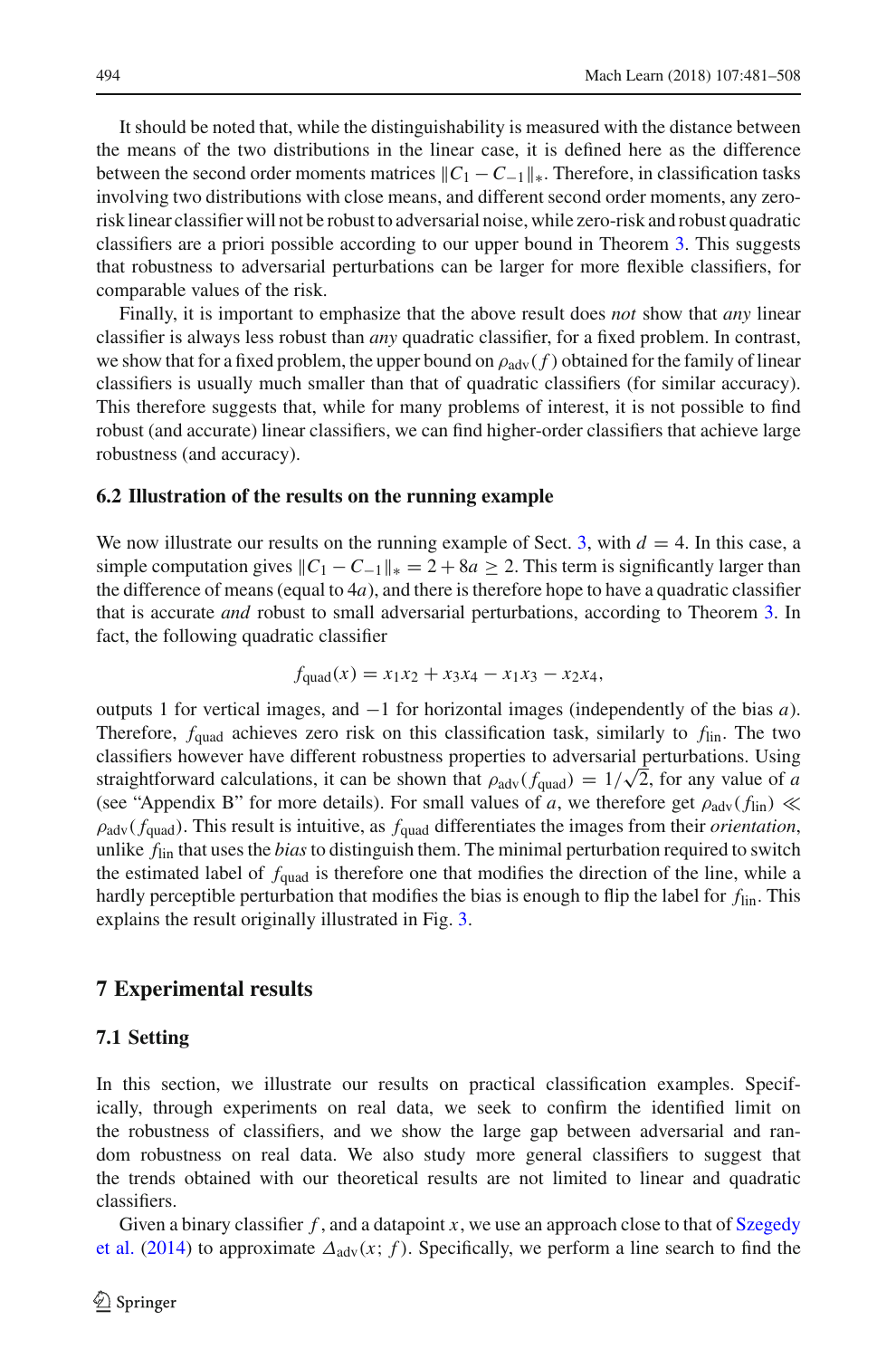maximum  $c > 0$  for which the minimizer of the following problem satisfies  $f(x) f(x)$  $r) \leq 0$ :

$$
\min_{r} c \|r\|_2 + L(f(x+r)\text{sign}(f(x))),
$$

where we set  $L(x) = \max(0, x)$ . The first term in the above optimization problem favors perturbation vectors with small norm,  $\|r\|_2$ , while the second term favors perturbations that lead to a misclassification; the parameter *c* controls the tradeoff between these goals. The above problem (for *c* fixed) is solved with a subgradient procedure, and we denote by  $\widehat{\Delta}_{adv}(x; f)$ the obtained solution. $9$  The empirical robustness to adversarial perturbations is then defined by  $\widehat{\rho}_{\text{adv}}(f) = \frac{1}{m} \sum_{i=1}^{m} \widehat{\Delta}_{\text{adv}}(x_i; f)$ , where  $x_1, \ldots, x_m$  denote the training points. To evaluate the robustness of  $f$  we compare  $\widehat{\Delta}_{\perp}(f)$  to the following quantity: the robustness of f, we compare  $\hat{\rho}_{adv}(f)$  to the following quantity:

<span id="page-14-2"></span>
$$
\kappa = \frac{1}{m} \sum_{i=1}^{m} \min_{j: y(x_j) \neq y(x_i)} \|x_i - x_j\|_2.
$$
 (14)

It represents the average norm of the minimal perturbation required to "transform" a training point to a training point of the opposite class, and can be seen as a distance measure between the two classes. The quantity  $\kappa$  therefore provides a baseline for comparing the robustness to adversarial perturbations, and we say that  $f$  is not robust to adversarial perturbations when  $\widehat{\rho}_{\text{adv}}(f) \ll \kappa$ . We also compare the adversarial robustness of the classifiers with their robustness to random uniform noise. We estimate  $\Delta_{\text{unif}, \epsilon}(x; f)$  using a line search procedure that finds the largest  $\eta$  for which the condition

$$
\frac{1}{J} \# \{ 1 \le j \le J : f(x + n_j) f(x) \le 0 \} \le \epsilon,
$$

is satisfied, where  $n_1, \ldots, n_J$  are iid samples from the sphere  $\eta$ <sup>S</sup>. By calling this estimate  $\widehat{\Delta}_{\text{unif},\epsilon}(x; f)$ , the robustness of f to uniform random noise is the empirical average over all training points, i.e.,  $\hat{\rho}_{\text{unif},\epsilon}(f) = \frac{1}{m} \sum_{i=1}^{m} \hat{\Delta}_{\text{unif},\epsilon}(x_i; f)$ . In the experiments, we set  $J = 500$ , and  $\epsilon = 0.01$ .<sup>10</sup>

#### **7.2 Binary classification using SVM**

We perform experiments on several classifiers: linear SVM (denoted *L-SVM*), SVM with polynomial kernels of degree *q* (denoted *poly-SVM (q)*), and SVM with RBF kernel with a width parameter  $\sigma^2$  (*RBF-SVM*( $\sigma^2$ )). To train the classifiers, we use the efficient Liblinear [\(Fan et al. 2008](#page-26-12)) and LibSVM [\(Chang and Lin 2011\)](#page-26-13) implementations, and we fix the regularization parameters using a cross-validation procedure.

[We](#page-27-16) [first](#page-27-16) [consider](#page-27-16) [a](#page-27-16) [classification](#page-27-16) [task](#page-27-16) [on](#page-27-16) [the](#page-27-16) [MNIST](#page-27-16) [handwritten](#page-27-16) [digits](#page-27-16) [dataset](#page-27-16) [\(](#page-27-16)LeCun et al. [1998](#page-27-16)). We consider a digit "4" versus digit "5" binary classification task, with 2000 and 1000 randomly chosen images for training and testing, respectively. In addition, a small random translation (of at most 3 pixels horizontally and vertically) is applied to all images, and the images are normalized to be of unit Euclidean norm. Table [2](#page-15-0) reports the accuracy

<span id="page-14-0"></span><sup>9</sup> This procedure is not guaranteed to provide the optimal solution (for arbitrary classifiers *f* ), as the problem is clearly non convex. Strictly speaking, the optimization procedure is only guaranteed to provide an upper bound on  $\Delta_{\text{adv}}(x; f)$ .

<span id="page-14-1"></span><sup>&</sup>lt;sup>10</sup> We compute the robustness to uniform random noise of all classifiers, except RBF-SVM, as this classifier is often asymmetric, assigning to one of the classes "small pockets" in the input space, and the rest of the space is assigned to the other class. In these cases, the robustness to uniform random noise can be equal to infinity for one of the classes, for a given  $\epsilon$ .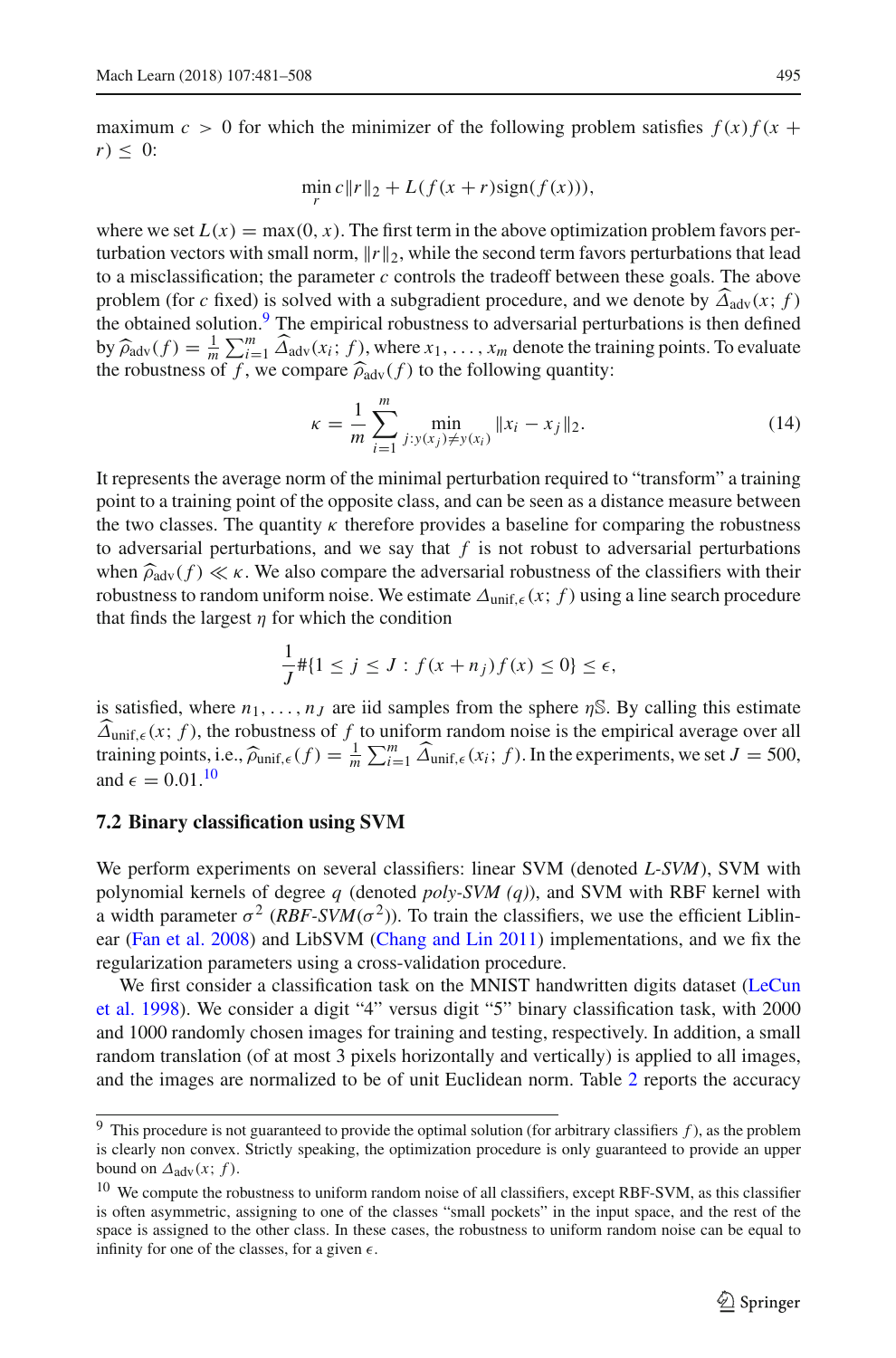| <b>Table 2</b> Training and testing accuracy of different models, and robustness to adversarial noise for the MNIST |
|---------------------------------------------------------------------------------------------------------------------|

| Model          | Train error $(\% )$ | Test error $(\% )$ | $\widehat{\rho}_{\mathrm{adv}}$ | $\widehat{\rho}_{\text{unif},\epsilon}$ |
|----------------|---------------------|--------------------|---------------------------------|-----------------------------------------|
| L-SVM          | 4.8                 | 7.0                | 0.08                            | 0.97                                    |
| $poly-SVM(2)$  | 0                   |                    | 0.19                            | 2.15                                    |
| $poly-SVM(3)$  | 0                   | 0.6                | 0.24                            | 2.51                                    |
| $RBF-SVM(1)$   | 0                   | 1.1                | 0.16                            |                                         |
| $RBF-SVM(0.1)$ | 0                   | 0.5                | 0.32                            |                                         |

Note that for this example, we have  $\kappa = 0.72$ 



<span id="page-15-1"></span>**Fig. 6** Original image **a** and minimally perturbed images (**b**)–(**f**) that switch the estimated label of linear (**b**), quadratic (**c**), cubic (**d**), RBF(1) (**e**), RBF(0.1) (**f**) classifiers. The image in **g** corresponds to the original image perturbed with a random uniform noise of norm  $\Delta_{\text{unif},\epsilon}(x; f)$ , where f is the learned linear classifier. That is, the linear classifier gives the same label to **a** and **g**, with high probability. The norms of the perturbations are reported in each case. **b**  $\Delta_{\text{adv}} = 0.08$ , **c**  $\Delta_{\text{adv}} = 0.19$ , **d**  $\Delta_{\text{adv}} = 0.21$ , **e**  $\Delta_{\text{adv}} = 0.15$ , **f**  $\Delta_{\text{adv}} = 0.41$ , **g**  $\Delta$ unif,  $\epsilon = 0.8$ 

of the different classifiers, and their robustness to adversarial and random perturbations. Despite the fact that L-SVM performs fairly well on this classification task (both on training and testing), it is highly non robust to small adversarial perturbations. Indeed,  $\hat{\rho}_{adv}(f)$  is one order of magnitude smaller than  $\kappa = 0.72$ . Visually, this translates to an adversarial perturbation that is hardly perceptible (see Fig. [6](#page-15-1) for illustrative examples). The instability of the linear classifier to adversarial perturbations is not surprising in the light of Theorem [1,](#page-8-3) as the distinguishability term  $\frac{1}{2} \|\mathbb{E}_{\mu_1}(x) - \mathbb{E}_{\mu_{-1}}(x)\|_2$  is small (see Table [4\)](#page-16-0). In addition to improving the accuracy, the more flexible classifiers are also more robust to adversarial perturbations, as predicted by our theoretical analysis. That is, the third order classifier is slightly more robust than the second order one, and RBF-SVM with small width  $\sigma^2 = 0.1$  is more robust than with  $\sigma^2 = 1$ . Note that  $\sigma$  controls the flexibility of the classifier in a similar way to the degree in the polynomial kernel. Interestingly, in this relatively easy classification task, RBF-SVM(0.1) achieves both a good performance, and a high robustness to adversarial perturbations. Concerning the robustness to random uniform noise, the results in Table [2](#page-15-0) confirm the large gap between adversarial and random robustness for the linear classifier, as predicted by Theorem [2.](#page-9-2) Moreover, the results suggest that this gap is maintained for polynomial SVM. Figure [6](#page-15-1) illustrates the robustness of the different classifiers on an example image.

We now turn to a natural image classification task, with images taken from the CIFAR-10 database [\(Krizhevsky and Hinton 2009\)](#page-27-17). The database contains 10 classes of  $32 \times 32$  RGB images. We restrict the dataset to the first two classes ("airplane" and "automobile"), and consider a subset of the original data, with 1000 images for training, and 1000 for testing. Moreover, all images are normalized to be of unit Euclidean norm. Compared to the first dataset, this task is more difficult, as the variability of the images is much larger than for digits. We report the results in Table [3.](#page-16-1) It can be seen that *all* classifiers are not robust to adversarial perturbations for this experiment, as  $\rho_{\text{adv}}(f) \ll \kappa = 0.39$ . Despite that, all classifiers (except L-SVM) achieve an accuracy around 85%, and a training accuracy above

<span id="page-15-0"></span>task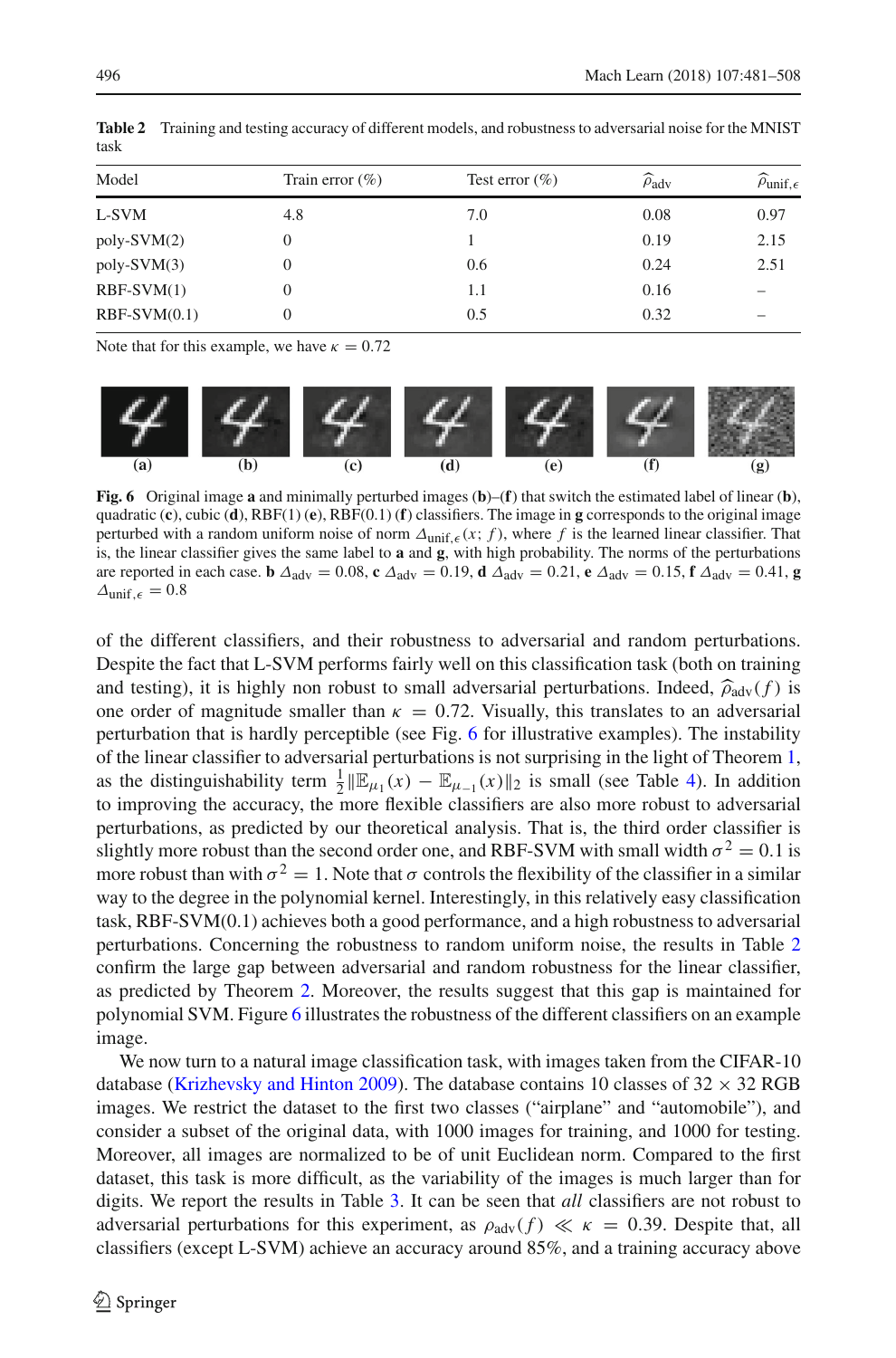| Model          | Train error $(\% )$ | Test error $(\% )$ | $\widehat{\rho}_{\mathrm{adv}}$ | $\widehat{\rho}_{\text{unif},\epsilon}$ |
|----------------|---------------------|--------------------|---------------------------------|-----------------------------------------|
| L-SVM          | 14.5                | 21.3               | 0.04                            | 0.94                                    |
| $poly-SVM(2)$  | 4.2                 | 15.3               | 0.03                            | 0.73                                    |
| $poly-SVM(3)$  | 4                   | 15                 | 0.04                            | 0.89                                    |
| $RBF-SVM(1)$   | 7.6                 | 16                 | 0.04                            |                                         |
| $RBF-SVM(0.1)$ | 0                   | 13.1               | 0.06                            |                                         |

<span id="page-16-1"></span>**Table 3** Training and testing accuracy of different models, and robustness to adversarial noise for the CIFAR task

Note that for this example, we have  $\kappa = 0.39$ 



**Fig. 7** Same as Fig. [6,](#page-15-1) but for the "airplane" versus "automobile" classification task. **a** Original image, **b**  $\Delta_{\text{adv}} = 0.04$ , **c**  $\Delta_{\text{adv}} = 0.02$ , **d**  $\Delta_{\text{adv}} = 0.03$ , **e**  $\Delta_{\text{adv}} = 0.03$ , **f**  $\Delta_{\text{adv}} = 0.05$ , **g**  $\Delta_{\text{unif}, \epsilon} = 0.8$ 

<span id="page-16-2"></span><span id="page-16-0"></span>**Table 4** The parameter  $\kappa$ , and distinguishability measures for the two classification tasks

| <b>Quantity</b>                       | Definition                                                          | Digits | Natural images |
|---------------------------------------|---------------------------------------------------------------------|--------|----------------|
| Distance between classes              | $\kappa$ [see Eq. (14)]                                             | 0.72   | 0.39           |
| Distinguishability (linear class.)    | $  p_1 \mathbb{E}_{\mu_1}(x) - p_{-1} \mathbb{E}_{\mu_{-1}}(x)  _2$ | 0.14   | 0.06           |
| Distinguishability (quadratic class.) | $2\sqrt{K}  p_1C_1-p_{-1}C_{-1}  _*$                                | 1.4    | 0.87           |

For the numerical computation, we used  $K = 1$ 

92%, and are robust to uniform random noise. Figure [7](#page-16-2) illustrates the robustness to adversarial and random noise of the learned classifiers, on an example image of the dataset. Compared to the digits dataset, the distinguishability measures for this task are smaller (see Table [4\)](#page-16-0). Our theoretical analysis therefore predicts a lower limit on the adversarial robustness of linear and quadratic classifiers for this task (even though the bound for quadratic classifiers is far from the achieved robustness of poly-SVM(2) in this example).

The instability of all classifiers to adversarial perturbations on this task suggests that the essence of the classification task was not correctly captured by these classifiers, even if a fairly good test accuracy is reached. To reach better robustness, two possibilities exist: use a more flexible family of classifiers (as our theoretical results suggest that more flexible families of classifiers achieve better robustness), or use a better training algorithm for the tested nonlinear classifiers. The latter solution seems possible, as the theoretical limit for quadratic classifiers suggests that there is still room to improve the robustness of these classifiers.

#### **7.3 Multiclass classification using CNN**

Since our theoretical results suggest that more flexible classifiers achieve better robustness to adversarial perturbations in the binary case, we now explore empirically whether the same intuitions hold in scenarios that depart from the theory in two different ways: (i) we consider *multiclass* classification problems, and (ii) we consider convolutional neural network architectures. While classifiers' flexibility is relatively well quantified for polynomial clas-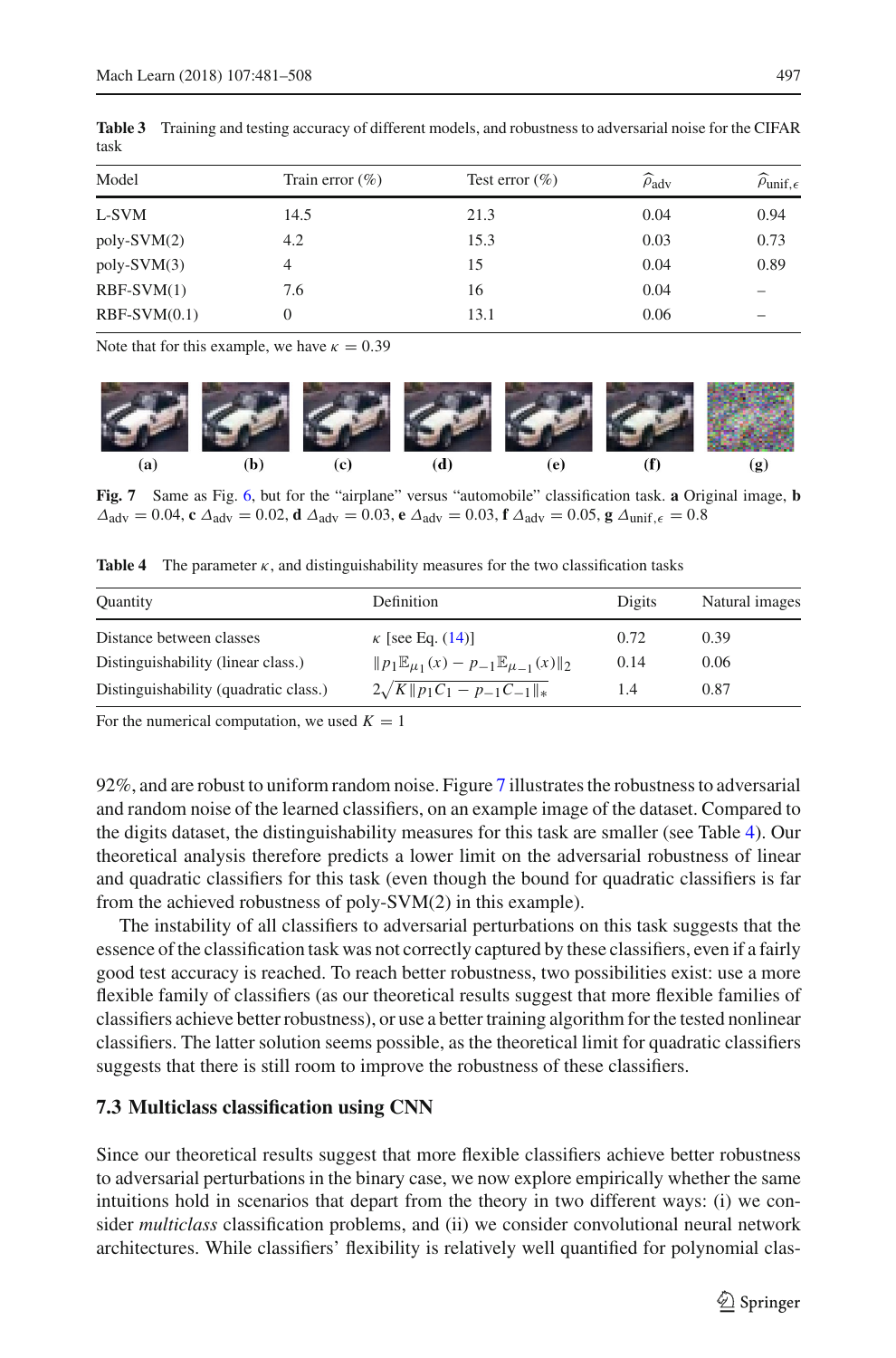

<span id="page-17-0"></span>**Fig. 8** Evolution of the normalized robustness of classifiers with respect to **a** the depth of a CNN for CIFAR-10 task, and **b** the number of feature maps

sifiers by the degree of the polynomials, this is not straightforward to do for neural network architectures. In this section, we examine the effect of *breadth* and *depth* on the robustness to adversarial perturbations of classifiers.

We perform experiments on the multiclass CIFAR-10 classification task, and use the recent method in [Moosavi-Dezfooli et al.](#page-27-18) [\(2016\)](#page-27-18) to compute adversarial examples in the multiclass case. We focus on baseline CNN classifiers, and learn architectures with 1, 2 and 3 hidden layers. Specifically, each layer consists of a successive combination of convolutional, rectified linear units and pooling operations. The convolutional layers consist of  $5 \times 5$  filters with 50 feature maps for each layer, and the pooling operations are done on a window of size  $3 \times 3$  with a stride parameter of 2. We build the three architectures gradually, by successively stacking a new hidden layer on top of the previous architecture (kept fixed). The last hidden layer is then connected to a fully connected layer, and the softmax loss is used. All architectures are trained with stochastic gradient descent. To provide a fair comparison of the different classifiers, all three classifiers have approximately similar classification error (35%). To ensure similar accuracies, we perform an early stop of the training procedure when necessary. The empirical normalized robustness to adversarial perturbations of the three networks are compared in Fig.  $8a$ <sup>[11](#page-17-1)</sup>

We observe first that increasing the depth of the network leads to a significant increase in the robustness to adversarial perturbations, especially from 1 to 2 layers. The depth of a neural network has an important impact on the robustness of the classifier, just like the degree of a polynomial classifier is an important factor for the robustness. Going from 2 to 3 layers however seems to have a marginal effect on the robustness. It should be noted that, despite the increase of the robustness with the depth, the normalized robustness computed for all classifiers is relatively small, which suggests that none of these classifiers is really robust to adversarial perturbations. Note also that the results in Fig. [8a](#page-17-0) showing an increase of the robustness with the depth are inline with recent results showing that depth provides robustness to adversarial *geometric* transformations [\(Fawzi and Frossard 2015\)](#page-26-14). In Fig. [8b](#page-17-0), we show the effect of the number of feature maps in the CNN (for a one layer CNN) on the estimated normalized robustness to adversarial perturbations. Unlike the effect of depth, we observe that the number of feature maps has barely any effect on the robustness to

<span id="page-17-1"></span><sup>&</sup>lt;sup>11</sup> More precisely, we report the normalized robustness  $\frac{1}{m}\sum_{i=1}^{m}\frac{\Delta_{\text{adv}}(x_i; f)}{||x_i||_2}$ . This normalized version is easier to interpret in practice; e.g., a normalized robustness of order 1 indicates that a perturbation of the same order as the image is necessary to change the estimated label.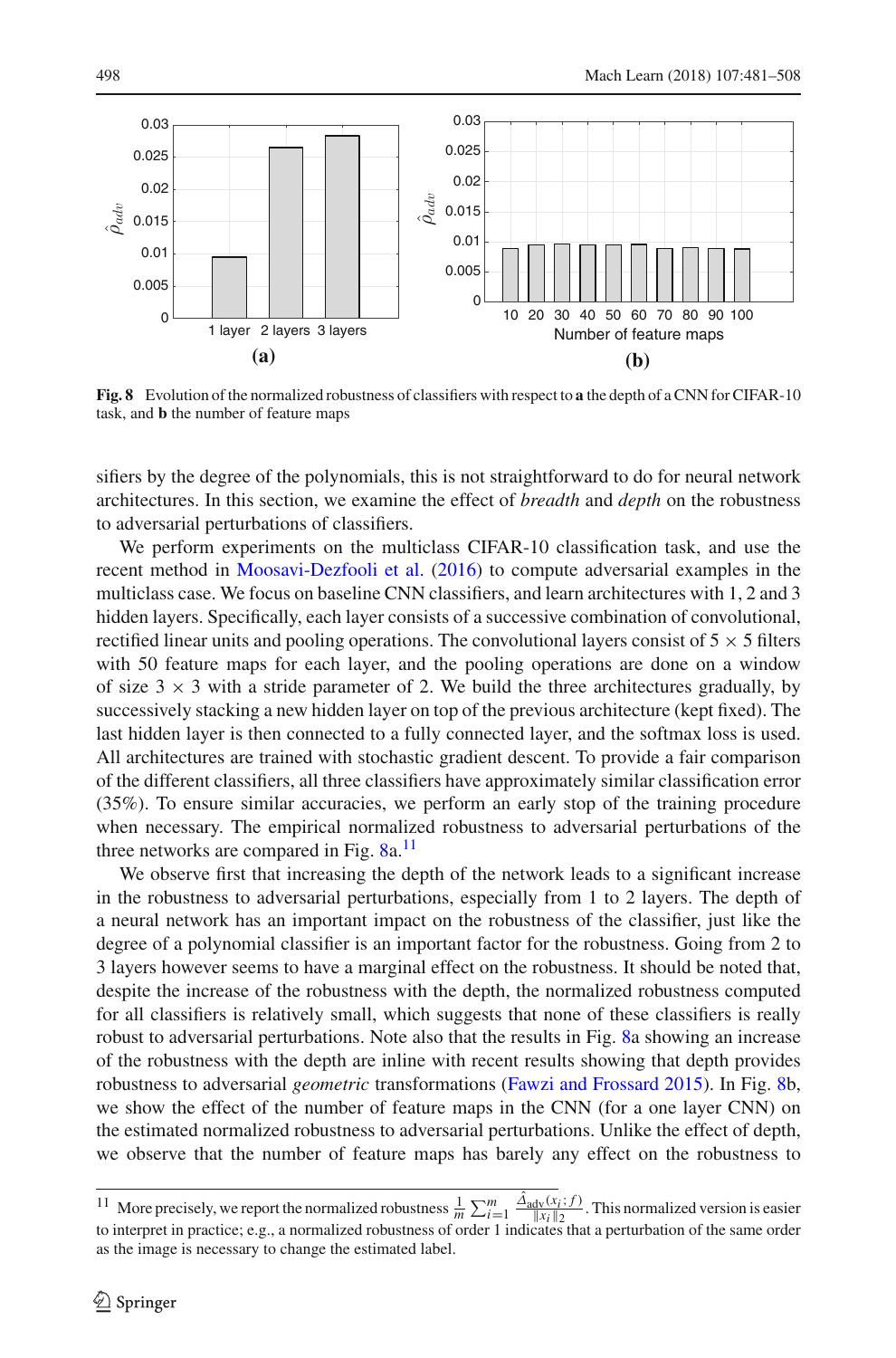adversarial perturbations. Finally, a comparison of the normalized robustness measures of very deep networks VGG-16 and VGG-19 [\(Simonyan and Zisserman 2014\)](#page-27-19) on ImageNet shows that these two networks behave very similarly in terms of robustness (both achieve a normalized robustness of  $3 \cdot 10^{-3}$ ). This experiment, along with the experiment in Fig. [8a](#page-17-0), empirically suggest that adding layers on top of shallow network helps in terms of adversarial robustness, but if the depth of the network is already sufficiently large, then adding layers only moderately changes that robustness.

## **8 Discussion and perspectives**

In this paper, we provided a quantitative analysis of the robustness of classifiers to adversarial perturbations, and showed the existence of upper limits on the adversarial robustness of classifiers. We showed that for the family of linear classifiers, the established limit is very small for most problems of interest. Hence, linear classifiers are usually not robust to adversarial noise (even though robustness to random noise might be achieved). Linear classifiers are, however, seldom used directly on the input/pixel space. Instead, the features of the image (e.g., SIFT features [Lowe 2004](#page-27-20) or features resulting from the first layers of a convolutional neural network) are first computed, and only then fed to a linear classifier. While our bounds (in Sect. [5\)](#page-8-0) can be directly applied in the feature space, such results would be difficult to interpret as they do not translate easily to the input space. In fact, the feature mapping is usually non bijective (and non-smooth), which implies that the robustness of the linear classifier might significantly differ from the robustness of the overall classification system. Besides, using the  $\ell_2$  metric in the feature space might not be adapted to measure the robustness of the system.

Towards the goal of studying more realistic classifiers, we studied the robustness of quadratic classifiers, and provided a general result that is (in theory) applicable to a large set of classification functions (Lemma [1\)](#page-7-3). Our results for quadratic classifiers show that the limit on the robustness for the family of quadratic classifier is usually larger than for linear classifiers, which gives hope to have classifiers that are robust to adversarial perturbations. In fact, by using an appropriate training procedure, it might be possible to get closer to the theoretical bound. For general nonlinear classifiers (e.g., neural networks), designing training procedures that specifically take into account the robustness in the learning is an important future work. We also believe that the application of our general upper bound in Lemma [1](#page-7-3) to derive explicit upper bounds that are specific to e.g., deep neural networks is an important future work. To do that, we believe that it is important to derive explicitly the parameters  $(\tau, \gamma)$  of assumption (A) for the class of functions under consideration. Even though this problem is still open, results from algebraic geometry seem to suggest that establishing such bounds might be possible for general classes of functions (e.g., piecewise linear functions). In addition, experimental results suggest that, unlike the breadth of the neural network, the depth plays a crucial role in the adversarial robustness. Identifying an upper bound on the adversarial robustness of deep neural networks in terms of the depth of the network would be a great step towards having a better understanding of such systems.

**Acknowledgements** We thank the anonymous reviewers for their detailed comments. We thank Hamza Fawzi, Ian Goodfellow for discussions and comments on an early draft of the paper, and Guillaume Aubrun for pointing out a reference for Theorem [4.](#page-20-0) We also thank Seyed Mohsen Moosavi for his help in preparing experiments.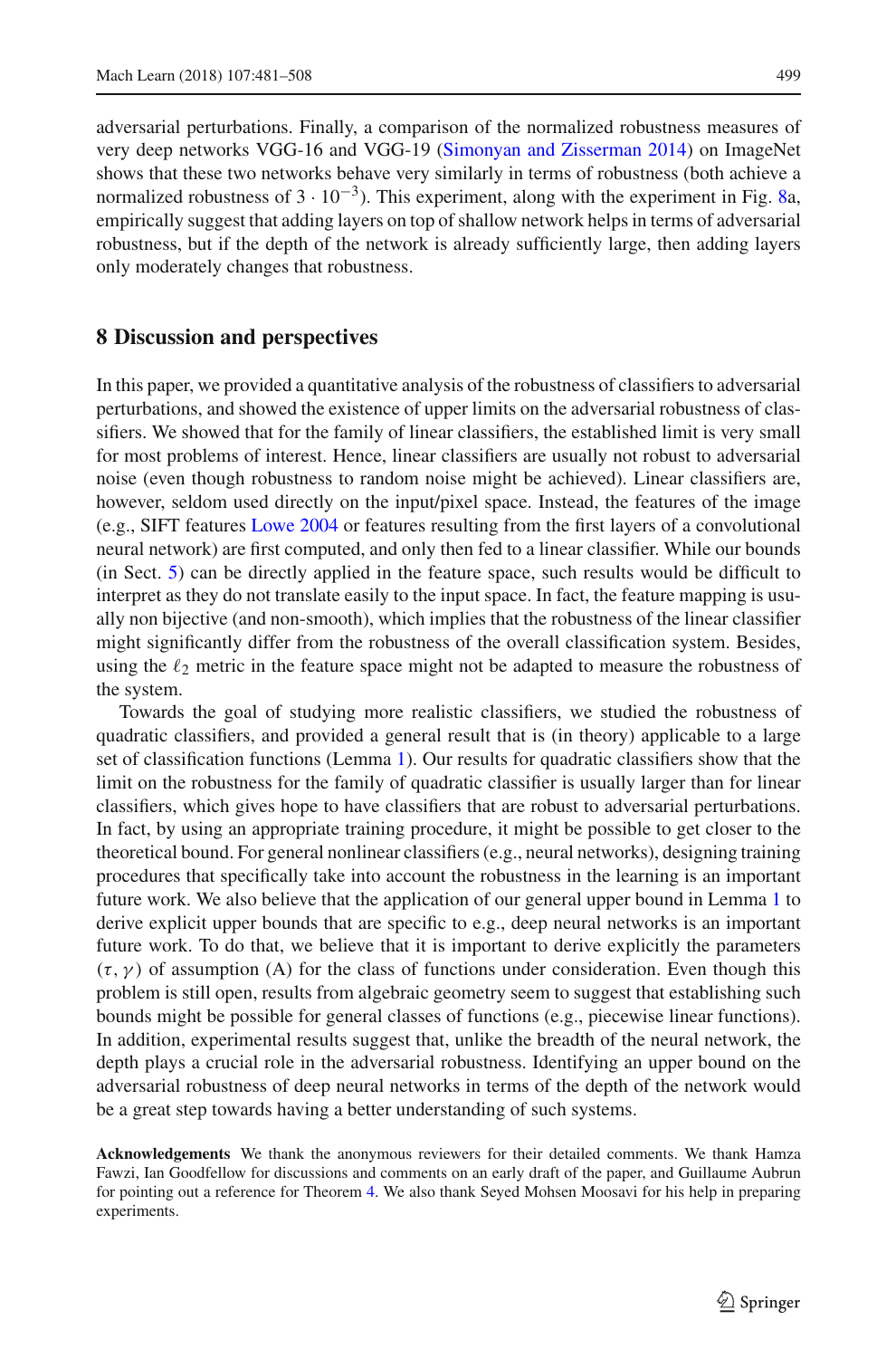#### **Appendix A: Proofs**

## **A. 1 Proof of Lemma [1](#page-7-3)**

We begin by proving the following inequality:

**Lemma 4** *Let*  $z_1, \ldots, z_n$  *be non-negative real numbers, and let*  $0 \leq \gamma \leq 1$ *. Then,* 

<span id="page-19-0"></span>
$$
\sum_{i=1}^n z_i^{\gamma} \le n^{1-\gamma} \left(\sum_{i=1}^n z_i\right)^{\gamma}.
$$

*Proof* We prove that the quantity

$$
\frac{\sum_{i=1}^{n} z_i^{\gamma}}{\left(\sum_{i=1}^{n} z_i\right)^{\gamma}} = \sum_{i=1}^{n} \left(\frac{z_i}{\sum_{i=1}^{n} z_i}\right)^{\gamma}
$$

is bounded from above by  $n^{1-\gamma}$ . To do so, let  $u_i = \frac{z_i}{\sum_{i=1}^{\gamma} z_i}$ , and let us determine the maximum of the concave function  $g(u_1, ..., u_{n-1}) = u_1^{\gamma} + \cdots + (1 - u_1 - \cdots - u_{n-1})^{\gamma}$ . Setting the derivative of  $g$  with respect to  $u_i$  to zero, we get

$$
u_i^{\gamma-1} - (1 - u_1 - \dots - u_{n-1})^{\gamma-1} = 0,
$$

hence  $u_i = 1 - u_1 - \cdots - u_{n-1}$ . We therefore get  $u_1 = \cdots = u_{n-1}$ , and conclude that the maximum of  $\sum_{i=1}^{n} \left( \frac{z_i}{\sum_{i=1}^{n} z_i} \right)$  $\int_{0}^{\infty}$  is reached when  $z_1 = \cdots = z_n$  and the value of the maximum is  $n^{1-\gamma}$ .

We now prove Lemma [1.](#page-7-3)

*Proof* The goal is to find an upper bound on  $\rho_{\text{adv}}(f) = \mathbb{E}_{\mu}(\Delta_{\text{adv}}(x; f)).$ 

$$
\rho_{\text{adv}}(f) = p_1 \mathbb{E}_{\mu_1}(\Delta_{\text{adv}}(x; f)) + p_{-1} \mathbb{E}_{\mu_{-1}}(\Delta_{\text{adv}}(x; f))
$$
  
=  $p_1 \Big( \mathbb{E}_{\mu_1}(\Delta_{\text{adv}}(x; f)) | f(x) \ge 0) \mathbb{P}_{\mu_1}(f(x) \ge 0)$   
+  $\mathbb{E}_{\mu_1}(\Delta_{\text{adv}}(x; f)) | f(x) < 0) \mathbb{P}_{\mu_1}(f(x) < 0) \Big)$   
+  $p_{-1} \Big( \mathbb{E}_{\mu_{-1}}(\Delta_{\text{adv}}(x; f)) | f(x) < 0) \mathbb{P}_{\mu_{-1}}(f(x) < 0)$   
+  $\mathbb{E}_{\mu_{-1}}(\Delta_{\text{adv}}(x; f)) | f(x) \ge 0) \mathbb{P}_{\mu_{-1}}(f(x) \ge 0) \Big).$ 

Using assumption (A), the following upper bounds hold:

$$
\mathbb{E}_{\mu_{\pm 1}}(\Delta_{\text{adv}}(x; f)|f(x) \ge 0) \le \tau \mathbb{E}_{\mu_{\pm 1}}(f(x)^{\gamma}|f(x) \ge 0)
$$
  

$$
\mathbb{E}_{\mu_{\pm 1}}(\Delta_{\text{adv}}(x; f)|f(x) < 0) \le \tau \mathbb{E}_{\mu_{\pm 1}}((-f(x))^{\gamma}|f(x) < 0)
$$

Hence, we obtain the following inequality on  $\rho_{\text{adv}}(f)$ :

$$
\rho_{\text{adv}}(f) \le \tau p_1 \Big( \mathbb{E}_{\mu_1} (f(x)^{\gamma} | f(x) \ge 0) \mathbb{P}_{\mu_1} (f(x) \ge 0) + \mathbb{E}_{\mu_1} ((-f(x))^{\gamma} | f(x) < 0) \mathbb{P}_{\mu_1} (f(x) < 0) \Big) + \tau p_{-1} \Big( \mathbb{E}_{\mu_{-1}} ((-f(x))^{\gamma} | f(x) < 0) \mathbb{P}_{\mu_{-1}} (f(x) < 0) + \mathbb{E}_{\mu_{-1}} (f(x)^{\gamma} | f(x) \ge 0) \mathbb{P}_{\mu_{-1}} (f(x) \ge 0) \Big).
$$

 $\circledcirc$  Springer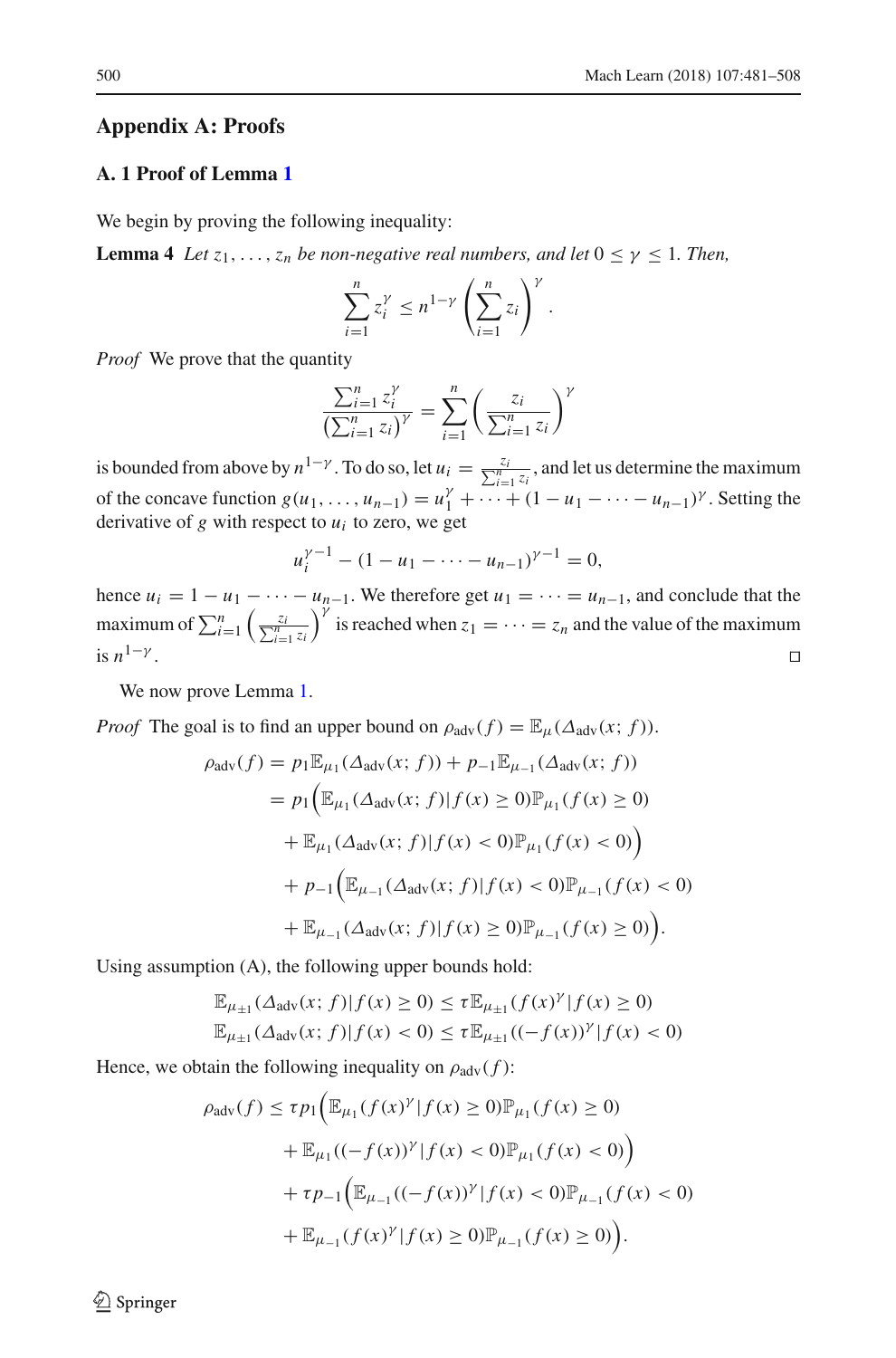Using Jensen's inequality, we have  $\mathbb{E}(X^{\gamma}) \leq \mathbb{E}(X)^{\gamma}$ , for any random variable *X*, and  $\gamma \leq 1$ . Using this inequality together with  $P(A) \leq P(A)^{\gamma}$ , we obtain

$$
\rho_{\text{adv}}(f) \le \tau \Big( \big( p_1 \mathbb{E}_{\mu_1}(f(x)|f(x) \ge 0) \mathbb{P}_{\mu_1}(f(x) \ge 0) \big)^{\gamma} + \big( p_1 \mathbb{E}_{\mu_1}(-f(x)|f(x) < 0) \mathbb{P}_{\mu_1}(f(x) < 0) \big)^{\gamma} + \big( p_{-1} \mathbb{E}_{\mu_{-1}}(-f(x)|f(x) < 0) \mathbb{P}_{\mu_{-1}}(f(x) < 0) \big)^{\gamma} + \big( p_{-1} \mathbb{E}_{\mu_{-1}}(f(x)|f(x) \ge 0) \mathbb{P}_{\mu_{-1}}(f(x) \ge 0) \big)^{\gamma} \Big).
$$

We use the result in Lemma [4](#page-19-0) with  $n = 4$ , and obtain

$$
\rho_{\text{adv}}(f) \le \tau 4^{1-\gamma} \Big( p_1 \mathbb{E}_{\mu_1}(f(x)) | f(x) \ge 0 \big) \mathbb{P}_{\mu_1}(f(x) \ge 0)
$$
  
+  $p_1 \mathbb{E}_{\mu_1}(-f(x)|f(x) < 0) \mathbb{P}_{\mu_1}(f(x) < 0)$   
+  $p_{-1} \mathbb{E}_{\mu_{-1}}(-f(x)|f(x) < 0) \mathbb{P}_{\mu_{-1}}(f(x) < 0)$   
+  $p_{-1} \mathbb{E}_{\mu_{-1}}(f(x)|f(x) \ge 0) \mathbb{P}_{\mu_{-1}}(f(x) \ge 0) \Big)^{\gamma}.$ 

Note moreover that the following equality holds

$$
- p_1 \mathbb{P}_{\mu_1}(f(x) < 0) \mathbb{E}_{\mu_1}(f(x)|f(x) < 0) \\
= 2 p_1 \mathbb{P}_{\mu_1}(f(x) < 0) \mathbb{E}_{\mu_1}(f(x)|f(x) < 0)| + p_1 \mathbb{P}_{\mu_1}(f(x) < 0) \mathbb{E}_{\mu_1}(f(x)|f(x) < 0),
$$

Using the above equality along with a similar one for  $p_{-1}\mathbb{P}_{\mu_{-1}}(f(x) \geq 0)\mathbb{E}_{\mu_{-1}}(f(x)|f(x) \geq$ 0), the following upper bound is obtained

$$
\rho_{\text{adv}}(f) \le \tau 4^{1-\gamma} \Big( p_1 \mathbb{E}_{\mu_1}(f(x)|f(x) \ge 0) \mathbb{P}_{\mu_1}(f(x) \ge 0) + p_1 \mathbb{E}_{\mu_1}(f(x)|f(x) < 0) \mathbb{P}_{\mu_1}(f(x) < 0) \\ - p_{-1} \mathbb{E}_{\mu_{-1}}(f(x)|f(x) < 0) \mathbb{P}_{\mu_{-1}}(f(x) < 0) - p_{-1} \mathbb{E}_{\mu_{-1}}(f(x)|f(x) \ge 0) \mathbb{P}_{\mu_{-1}}(f(x) \ge 0) \\ + 2p_1 \mathbb{P}_{\mu_1}(f(x) < 0) \big| \mathbb{E}_{\mu_1}(f(x)|f(x) < 0| + 2p_{-1} \mathbb{P}_{\mu_{-1}}(f(x) \ge 0) \big| \mathbb{E}_{\mu_{-1}}(f(x)|f(x) \ge 0|) \Big)^{\gamma},
$$

which simplifies to

$$
\rho_{\text{adv}}(f) \le \tau 4^{1-\gamma} \Big( p_1 \mathbb{E}_{\mu_1}(f(x)) - p_{-1} \mathbb{E}_{\mu_{-1}}(f(x)) + 2p_1 \mathbb{P}_{\mu_1}(f(x) < 0) |\mathbb{E}_{\mu_1}(f(x)|f(x) < 0)| + 2p_{-1} \mathbb{P}_{\mu_{-1}}(f(x) \ge 0) |\mathbb{E}_{\mu_{-1}}(f(x)|f(x) \ge 0)| \Big)^{\gamma},
$$

Observe moreover that  $R(f) = p_1 \mathbb{P}_{\mu_1}(f(x) < 0) + p_{-1} \mathbb{P}_{\mu_{-1}}(f(x) \ge 0)$ , and that  $|\mathbb{E}_{\mu_{-1}}(f(x)|f(x) \ge 0)|$  is bounded from above by  $||f||_{\infty}$ . We therefore conclude that

$$
\rho_{\text{adv}}(f) \le \tau 4^{1-\gamma} \Big( p_1 \mathbb{E}_{\mu_1}(f(x)) - p_{-1} \mathbb{E}_{\mu_{-1}}(f(x)) + 2R(f) \|f\|_{\infty} \Big)^{\gamma}.
$$

## **A.2 Proof of Theorem [2](#page-9-2)**

The proof of this theorem relies on the concentration of measure on the sphere. The following result from [Matoušek](#page-27-21) [\(2002](#page-27-21)) precisely bounds the measure of a spherical cap.

**Theorem 4** *Let*  $\mathbb{S}^{d-1}$  *be the unit sphere embedded in*  $\mathbb{R}^d$ *. Let*  $\mathcal{C}(\tau) = \{x \in \mathbb{S}^{d-1} : x_1 \geq \tau\}$ *denote the spherical cap of height*  $1 - \tau$ *. Then for*  $0 \le \tau \le \sqrt{2/d}$ *, we have*  $\frac{1}{12} \le \mathbb{P}(\mathscr{C}(\tau)) \le$  $\frac{1}{2}$ *, and for*  $\sqrt{2/d} \le \tau < 1$ *, we have:* 

<span id="page-20-0"></span> $\hat{\mathfrak{D}}$  Springer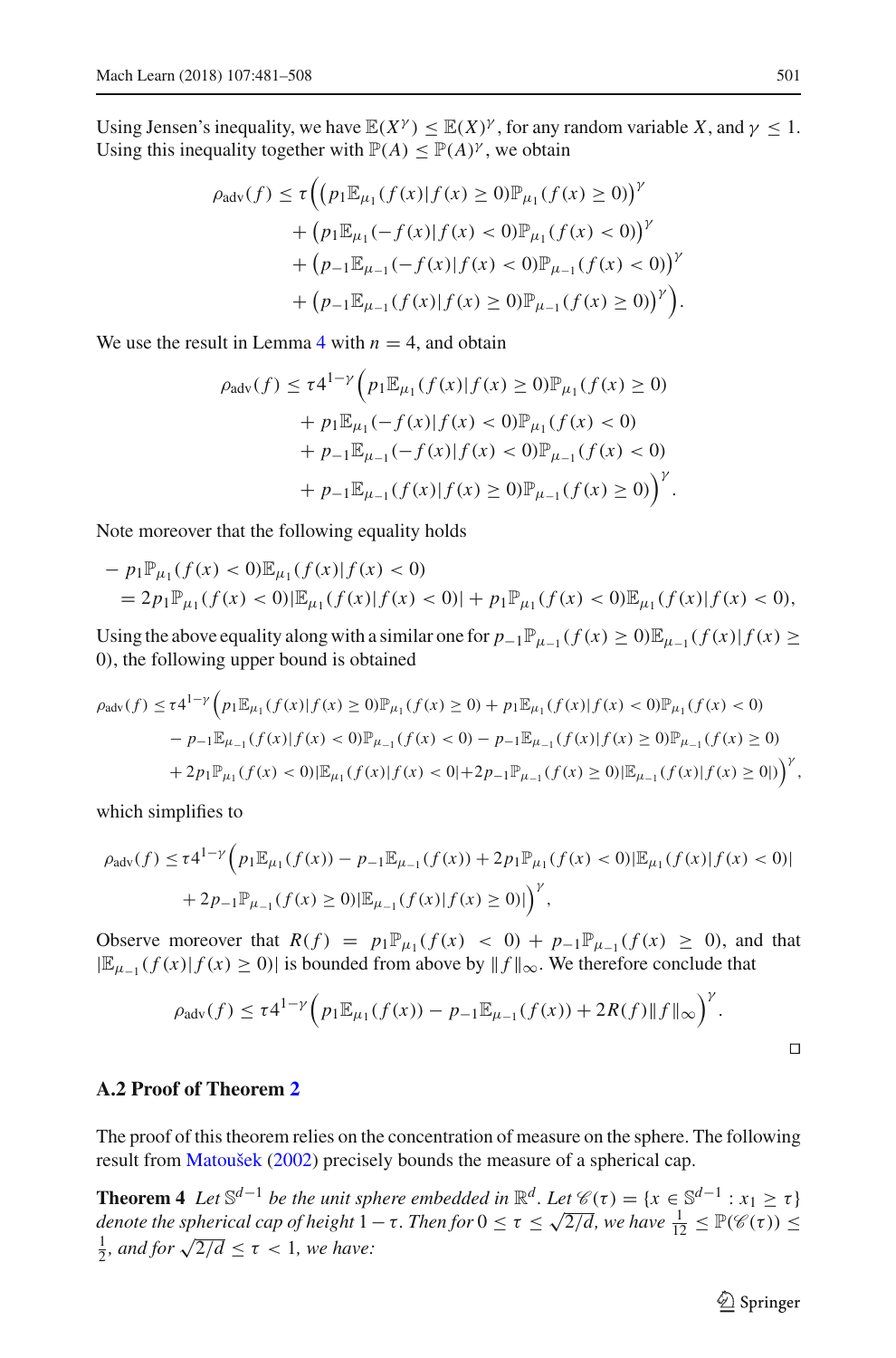<span id="page-21-0"></span>
$$
\frac{1}{6\tau\sqrt{d}}(1-\tau^2)^{\frac{d-1}{2}} \leq \mathbb{P}(\mathscr{C}(\tau)) \leq \frac{1}{2\tau\sqrt{d}}(1-\tau^2)^{\frac{d-1}{2}}.
$$

Based on Theorem [4,](#page-20-0) we show the following result:

**Lemma 5** Let w be a vector of unit  $\ell_2$  norm in  $\mathbb{R}^d$ . Let  $\tau \in [0, 1)$ , and x be a vector sampled *uniformly at random from the unit sphere in*  $\mathbb{R}^d$ *. Then,* 

$$
\frac{1}{12}(1-\tau^2)^d \leq \mathbb{P}(\{w^T x \geq \tau\}) \leq 2\exp\left(-\frac{\tau^2 d}{2}\right).
$$

*Proof* Using an appropriate change of basis, we can assume that  $w = (1, 0, \ldots, 0)^T$ . For  $\tau \in [\sqrt{2/d}, 1)$ , we have

$$
\mathbb{P}(\{x_1 \geq \tau\}) \stackrel{(a)}{\leq} \frac{1}{2\tau\sqrt{d}}(1-\tau^2)^{\frac{d-1}{2}} \stackrel{(b)}{\leq} 2\exp(-\tau^2d/2),
$$

where (a) uses the upper bound of Theorem [4,](#page-20-0) and (b) uses the inequality  $(1-\tau^2) \leq \exp(-\tau^2)$ . Note moreover that for  $\tau \in [0, \sqrt{2/d})$ , the inequality  $2 \exp(-\tau^2 d/2) \ge 2 \exp(-1) \ge 1/2$ holds, which proves the upper bound.

We now prove the lower bound. Observe that the following lower bound holds for  $(\tau\sqrt{d})^{-1}$ , for any  $\tau \in [\sqrt{2/d}, 1)$ :

$$
\frac{1}{\tau\sqrt{d}}\geq \exp(-\tau^2d/2).
$$

To see this, note that the maximum of the function  $a \mapsto \ln(a)/a^2$  is equal to  $1/(2e) \le 1/2$ . Therefore,  $\ln(\tau \sqrt{d})/(\tau^2 d) \leq 1/2$ , or equivalently,  $(\tau \sqrt{d})^{-1} \geq \exp(-\tau^2 d/2)$ . Therefore, we get  $\frac{1}{\tau \sqrt{d}} \ge (1 - \tau^2)^{d/2}$ , and using Theorem [4,](#page-20-0) we obtain for any  $\tau \in [\sqrt{2/d}, 1)$ :

$$
\mathbb{P}(\{x_1 \geq \tau\}) \geq \frac{1}{6\tau\sqrt{d}}(1-\tau^2)^{\frac{d-1}{2}} \geq \frac{1}{12}(1-\tau^2)^d,
$$

where we have used  $(1 - \tau^2)^{-1/2} \ge 1$ . Note also that this inequality holds for  $\tau \in [0, \sqrt{2/d}]$ , as  $\frac{1}{12}(1 - \tau^2)^d \leq \frac{1}{12}$  $\frac{1}{12}$ .

Armed with the concentration of measure result on the sphere, we now focus on the proof of Theorem [2.](#page-9-2) Let  $f(x) = w^T x + b$ . Let *x* be fixed such that  $f(x) > 0$ , and let  $\eta > 0$  and  $\epsilon \in (0, 1/12)$ . Then,

$$
\mathbb{P}_{n \sim \eta \mathbb{S}} (f(x+n) \le 0) = \mathbb{P}_{n \sim \eta \mathbb{S}} \left( w^T n \le -w^T x - b \right)
$$
  
= 
$$
\mathbb{P}_{n \sim \eta \mathbb{S}} \left( w^T n / \|w\|_2 \le -\Delta_{\text{adv}}(x; f) \right)
$$
  
= 
$$
\mathbb{P}_{n \sim \mathbb{S}} \left( w^T n / \|w\|_2 \le -\Delta_{\text{adv}}(x; f) / \eta \right)
$$

Using the upper bound in Lemma [5,](#page-21-0) we obtain:

$$
\mathbb{P}_{n\sim\eta\mathbb{S}}\left(f(x+n)\leq 0\right)\leq 2\exp\left(-\frac{\Delta_{\text{adv}}(x; f)^2d}{2\eta^2}\right).
$$

Therefore, for  $\eta = (2 \ln(2/\epsilon))^{-1/2} \sqrt{d} \Delta_{\text{adv}}(x; f) = C_1(\epsilon) \sqrt{d} \Delta_{\text{adv}}(x; f)$ , we obtain  $\mathbb{P}_{n \sim n\mathbb{S}}(f(x+n) \leq 0) \leq \epsilon$ , and we deduce that

$$
\Delta_{\text{unif},\epsilon}(x; f) \ge C_1(\epsilon)\sqrt{d}\Delta_{\text{adv}}(x; f).
$$

 $\circledcirc$  Springer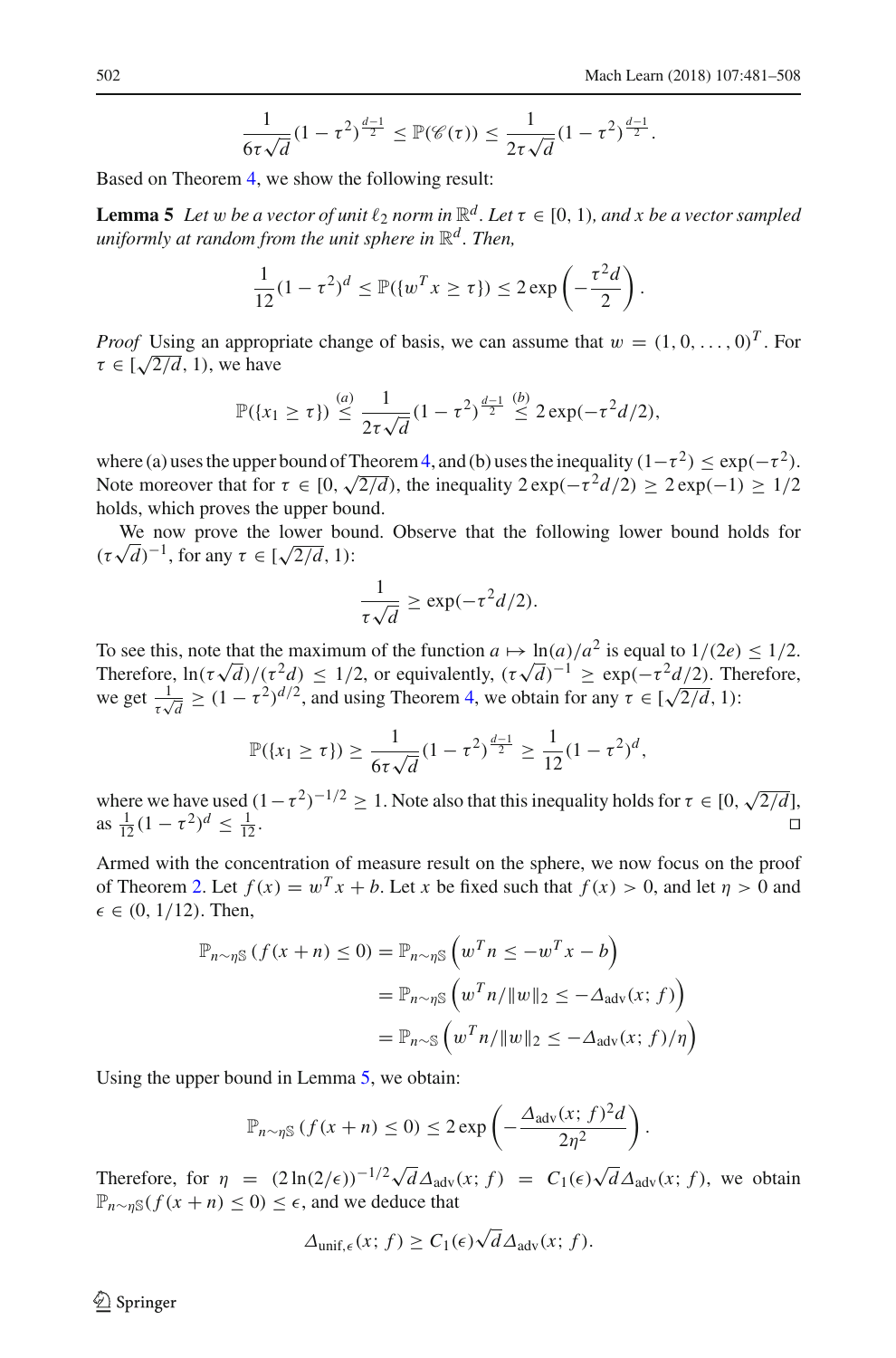Using the lower bound result of Lemma [5,](#page-21-0) we have:

$$
\frac{1}{12}\left(1-\frac{\Delta_{\text{adv}}^2(x; f)}{\eta^2}\right)^d \leq \mathbb{P}_{n \sim \eta \mathbb{S}}\left(f(x+n) \leq 0\right)
$$

This implies that for any  $\eta \ge \frac{\Delta_{\text{adv}}(x; f)}{\sqrt{1 - (12\epsilon)^{1/d}}} = \widetilde{C}_2(\epsilon, d) \Delta_{\text{adv}}(x; f)$ , we have  $\mathbb{P}_{n \sim \eta \mathbb{S}}(f(x + n))$  $\leq$  0)  $\geq$   $\epsilon$ . Hence, we obtain the following upper bound on  $\Delta_{\text{unif},\epsilon}(x; f)$ :

$$
\Delta_{\text{unif},\epsilon}(x; f) \leq C_2(\epsilon, d) \Delta_{\text{adv}}(x; f).
$$

We also derive a lower bound on  $\Delta_{\text{unif}, \epsilon}(x; f)$  of the form  $C_2(\epsilon) \sqrt{d} \Delta_{\text{adv}}(x; f)$  by noting that

$$
\widetilde{C}_2(\epsilon, d)d^{-1/2} = \frac{1}{\sqrt{d(1 - (12\epsilon)^{1/d})}} \le \frac{1}{\sqrt{1 - 12\epsilon}} = C_2(\epsilon),
$$

where we have used the fact that  $\frac{1}{\sqrt{d(1-t)}}$  $\frac{1}{d(1-(12\epsilon)^{1/d})}$  is a decreasing function of *d*. To see that this function is indeed decreasing, note that its derivative (with respect to  $d$ ) can be written as  $P(d)$   $\left(d(\overline{\epsilon}^{1/d} - 1) - \overline{\epsilon}^{1/d} \ln(\overline{\epsilon})\right)$ , with  $P(d)$  non-negative, and  $\overline{\epsilon} = 12\epsilon$ . Then, by using the inequality  $\ln((1/\overline{\epsilon})^{1/d}) \le (1/\overline{\epsilon})^{1/d} - 1$ , the negativity of the derivative follows.

By combining the lower and upper bounds, and taking the expectations on both sides of the inequality, we obtain:

$$
C_1(\epsilon)\sqrt{d}\mathbb{E}_{\mu}\left(\Delta_{\text{adv}}(x; f)1_{f(x)>0}\right) \leq \mathbb{E}_{\mu}\left(\Delta_{\text{unif},\epsilon}(x; f)1_{f(x)>0}\right)
$$
  

$$
\leq \widetilde{C}_2(\epsilon, d)\mathbb{E}_{\mu}\left(\Delta_{\text{adv}}(x; f)1_{f(x)>0}\right)
$$
  

$$
\leq C_2(\epsilon)\sqrt{d}\mathbb{E}_{\mu}\left(\Delta_{\text{adv}}(x; f)1_{f(x)>0}\right).
$$

A similar result can be proven for *x* such that  $f(x) < 0$ . We therefore conclude that

$$
\max(C_1(\epsilon)\sqrt{d}, 1)\rho_{\text{adv}}(f) \le \rho_{\text{unif},\epsilon}(f) \le \widetilde{C}_2(\epsilon,d)\rho_{\text{adv}}(f) \le C_2(\epsilon)\sqrt{d}\rho_{\text{adv}}(f),
$$

where we have used the inequality  $\rho_{\text{unif. }\epsilon}(f) \geq \rho_{\text{adv}}(f)$ .

#### **Appendix B: Vertical–horizontal example: quadratic classifier**

We consider the quadratic classifier  $f_{quad}(x) = x^T A x$ , with

$$
A = \frac{1}{2} \begin{bmatrix} 0 & 1 & -1 & 0 \\ 1 & 0 & 0 & -1 \\ -1 & 0 & 0 & 1 \\ 0 & -1 & 1 & 0 \end{bmatrix}.
$$

We perform a change of basis, and work in the diagonalizing basis of *A*, denoted by *P*. We have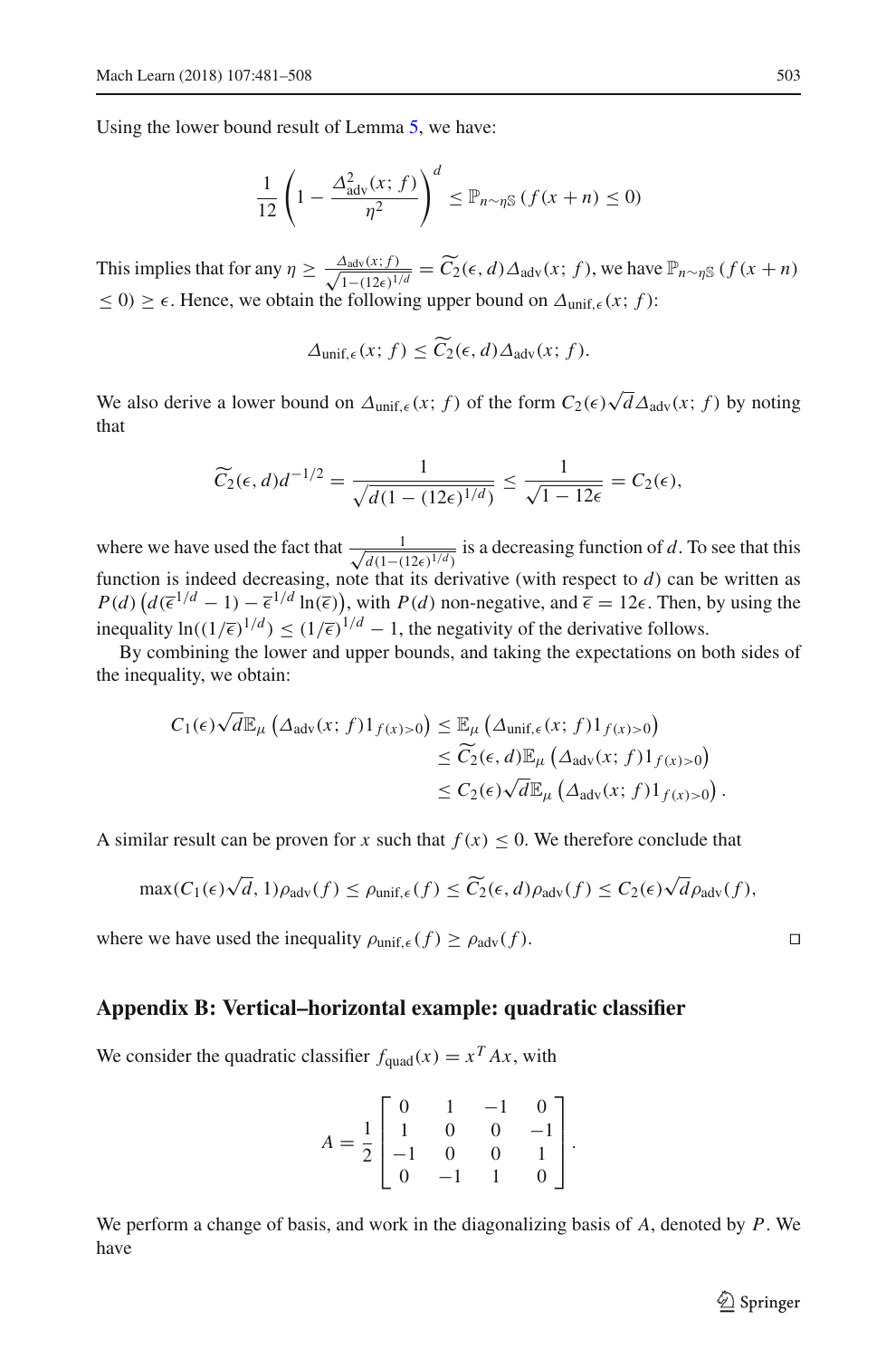$$
P = \frac{1}{2} \begin{bmatrix} 1 & 1 & -1 & -1 \\ 0 & -\sqrt{2} & -\sqrt{2} & 0 \\ \sqrt{2} & 0 & 0 & \sqrt{2} \\ 1 & -1 & 1 & -1 \end{bmatrix},
$$

$$
A = P^{T} \begin{bmatrix} 1 & 0 & 0 & 0 \\ 0 & 0 & 0 & 0 \\ 0 & 0 & 0 & 0 \\ 0 & 0 & 0 & -1 \end{bmatrix} P.
$$

By letting  $\tilde{x} = Px$ , we have:

$$
f_{\text{quad}}(\tilde{x}) = \tilde{x}_1^2 - \tilde{x}_4^2.
$$

Given a point *x* and label *y*, the following problem is solved to find the minimal perturbation that switches the estimated label:

$$
\min_{\tilde{r}} \tilde{r}_1^2 + \tilde{r}_4^2 \text{ s.t. } y((\tilde{x}_1 + \tilde{r}_1)^2 - (\tilde{x}_4 + \tilde{r}_4)^2) \le 0.
$$

Let us consider the first datapoint  $x = [1 + a, 1 + a, a, a]^T$  (the other points can be handled in an exactly similar fashion). Then, it is easy to see that  $\tilde{x}_1 = 1$  and  $\tilde{x}_4 = 0$ , and the optimal point is achieved for  $\tilde{r}_1 = -1/2$  and  $\tilde{r}_4 = 1/2$ . In the original space, this point corresponds to  $r = P^T \tilde{r} = [0, -1/2, 1/2, 0]^T$ . Therefore,  $||r||_2 = 1/\sqrt{2}$ , and we obtain  $\rho_{\text{adv}}(f_{\text{quad}}) = 1/\sqrt{2}.$ 

## **Appendix C: Discussion on the norms used to measure the magnitude of adversarial perturbations**

The goal of this section is to discuss different ways of measuring the robustness to adversarial perturbations.

Given a datapoint x, let  $\eta > 0$  be such that we know a priori that all points in the region

$$
\mathcal{R}(x) = \{z : N(z - x) \le \eta\},\
$$

have the same true class as *x* (i.e., a human observer would classify all images in this region similarly). Here  $N : \mathbb{R}^d \to \mathbb{R}^+$  defines a norm in the image space. Note that  $\mathcal{R}(x)$  only depends on the dataset, but does not depend on any classifier *f* . We defined the robustness of *f* to adversarial perturbations, at *x*, to be

$$
\Delta_{\text{adv}}(x; f) = \min_{r} N(r) \text{ subject to } f(x+r)f(x) \le 0.
$$

The classifier *f* is said to be *not robust* at *x* if

<span id="page-23-0"></span>
$$
\Delta_{\text{adv}}(x; f) \le \eta. \tag{15}
$$

In words, this means that there exists a point *z* in the region  $\mathcal{R}(x)$  (i.e., *z* and *x* are classified in the same way by a human observer), but *z* is classified differently than *x* by  $f$ . Our main theoretical result provides upper bounds to  $\rho_{\text{adv}}(f)$  (the expectation of  $\Delta_{\text{adv}}(x; f)$ ) in terms of interpretable quantities (i.e., distinguishability and risk):  $\rho_{\text{adv}}(f) \le U(\mu, R(f))$ . Using this upper bound and Eq.  $(15)$ , we certify that  $f$  is *not* robust to adversarial perturbations when the following sufficient condition holds:

$$
U(\mu, R(f)) \le \eta. \tag{16}
$$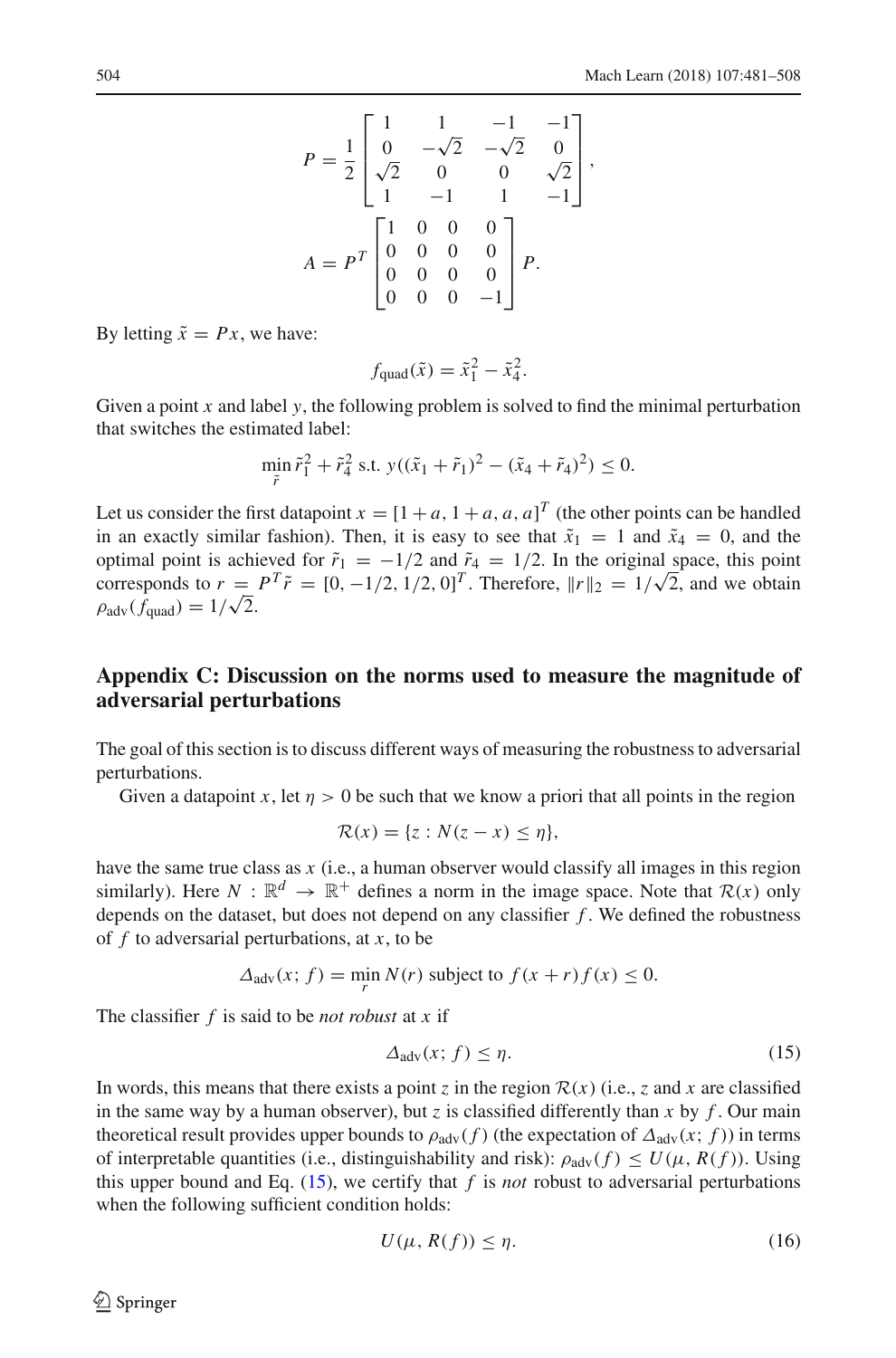<span id="page-24-0"></span>

|                          | Ν                    |                                                                      |
|--------------------------|----------------------|----------------------------------------------------------------------|
| Szegedy et al. (2014)    | $\ \cdot\ _2$        |                                                                      |
| Goodfellow et al. (2015) | $\ \cdot\ _{\infty}$ | Determined by the image precision (in theory).<br>Larger in practice |
| Ours                     | $\ \cdot\ _2$        | $\kappa/10$                                                          |

**Table 5** Different choices of *N* and η in different papers

The main difficulty in the above definitions lies in the choice of *N* and  $\eta$ : how can  $(N, \eta)$ be chosen to guarantee that  $\mathcal{R}(x)$  contains all images of the same underlying class as  $x$ ? In the original paper [\(Szegedy et al. 2014\)](#page-27-0), *N* is set to be the  $\ell_2$  norm, but no  $\eta$  is formally derived; classifiers are said to be not robust to adversarial perturbations when  $\rho_{\text{adv}}(f)/\sqrt{d}$ is judged to be "sufficiently small". For example, it appears from Table 1 in [Szegedy et al.](#page-27-0) [\(2014](#page-27-0)) that if  $\rho_{\text{adv}}(f)/\sqrt{d} \lesssim 0.1$ , the minimum required perturbation is thought to be small enough to guarantee that the images do not change their true underlying label. Motivated by the fact that pixels (or features) have limited precision, [Goodfellow et al.](#page-27-3) [\(2015\)](#page-27-3) consider instead the  $\ell_{\infty}$  norm, and ideally assume that a perturbation that have  $\ell_{\infty}$  norm smaller than the precision of the pixels (e.g., 1/255 of the dynamic range for 8-bit images) is guaranteed to conserve the true underlying class. While this corresponds to setting  $\eta$  to be the precision of the pixels, in practice it is set to be much larger for the MNIST case, as the images are essentially binary. In our case, the  $\ell_2$  norm is considered, and we define the quantity  $\kappa$  to be the average norm of the minimal perturbation required to transform a training point to a training point of the opposite class:

$$
\kappa = \frac{1}{m} \sum_{i=1}^{m} \min_{j: y(x_j) \neq y(x_i)} \|x_i - x_j\|_2.
$$

We assume that the image  $x + r$  is of the same underlying label as x if  $||r||_2$  is one order of magnitude smaller than  $\kappa$ . This corresponds to setting  $\eta = \kappa/10$ . A summary of the different choices is shown in Table [5.](#page-24-0)

All the above choices represent proxies of what we really would like to capture (i.e., the notion of perceptibility and class change). They all have some benefits and drawbacks, which we mention briefly now. We first acknowledge that the  $\ell_{\infty}$  norm with  $\eta \approx 0.1$  blocks class changes (and therefore provides a sufficient condition for certifying the non-robustness of classifiers) for images that are *essentially binary* (e.g, MNIST digit images). In those cases, the  $\ell_{\infty}$  norm seems more appropriate to use than the  $\ell_2$  norm. However, in order to compare both norms, we need to carefully (and fairly) choose the  $\eta$  parameter for both norms. In fact, if it is acknowledged that  $N = \|\cdot\|_{\infty}$  and  $\eta = 0.1$  provides a valid region  $R$  where underlying image classes do not change, then  $N = || \cdot ||_2$  and  $\eta = 0.1$  *also provides a valid region*, as  $||r||_{\infty} \le ||r||_2$  for any vector *r*. It is therefore all a matter of choosing a right threshold  $\eta$  that is fair for all norms, if we wish to compare the norms for the task that we have at hand. A comparison between the  $\ell_{\infty}$  and  $\ell_2$  norm is provided in [Goodfellow](#page-27-22) [\(2015\)](#page-27-22), and it is concluded that, while the  $\ell_2$  norm allows for class changes within its region, the  $\ell_\infty$ essentially blocks the class changes and therefore constitutes a better choice. In more details, the comparison goes as follows: it is first argued that by choosing  $N = \|\cdot\|_2$  and  $\eta = 3.96$ , the region *R* contains both a "natural" 3 and 7, and therefore does not provide a valid region. To show the benefits of the  $\ell_{\infty}$  norm, the author proceeds by considering  $N = \|\cdot\|_{\infty}$  and  $\eta = 3.96/\sqrt{d} \approx 0.1414$ . It is then argued that this region blocks previous attempts for class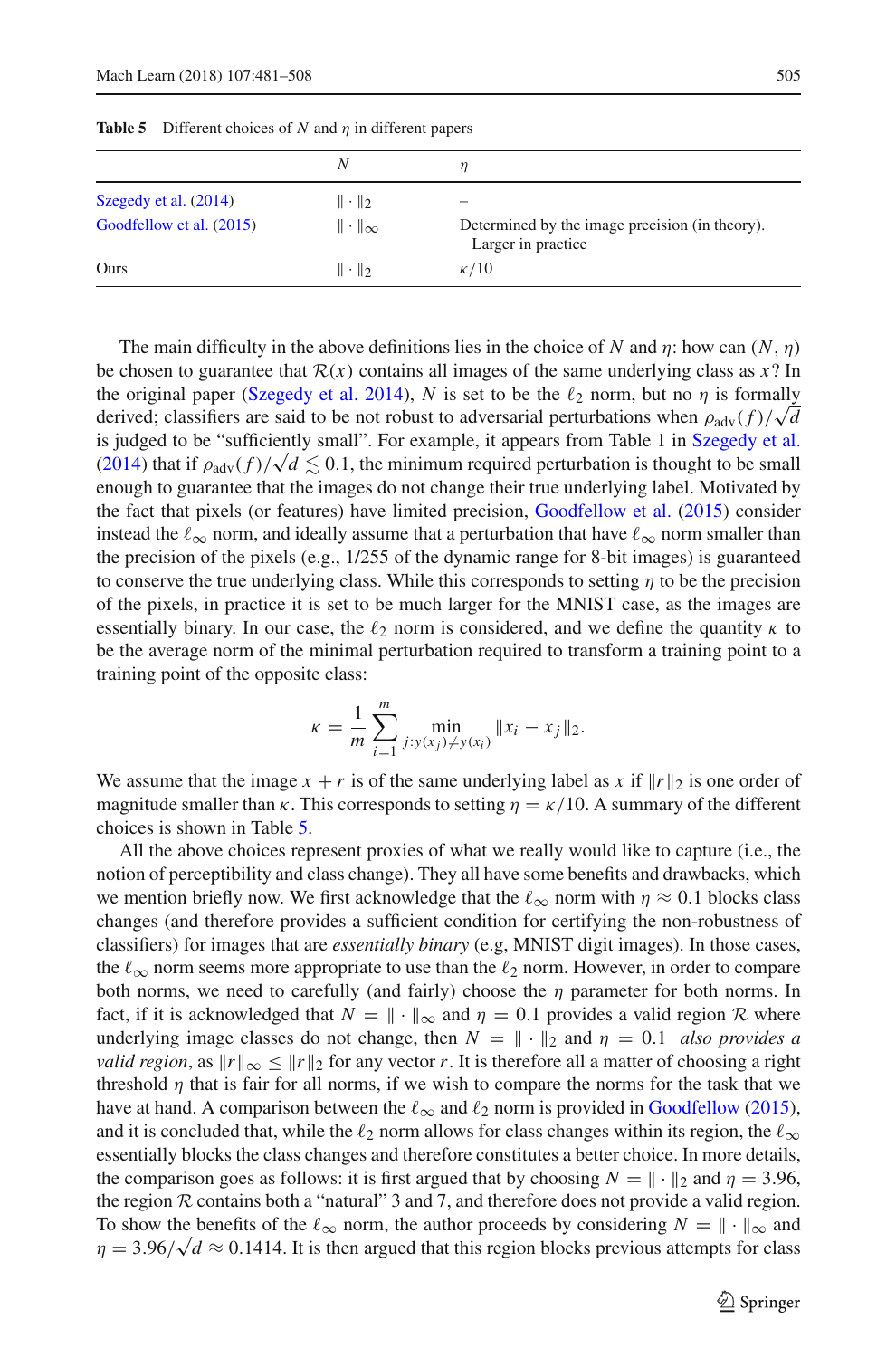changes, and therefore the  $\ell_{\infty}$  norm provides a better choice for the task at hand. While this type of comparison is important in order to reach a better understanding of the norms used to measure the adversarial examples, it is not conclusive as it is unfair to the  $\ell_2$  norm. Let us recall the following inequalities

$$
\forall r \in \mathbb{R}^d, \|r\|_{\infty} \le \|r\|_2 \le \sqrt{d} \|r\|_{\infty}.
$$
 (17)

For a fixed  $\eta_0 > 0$ , define the regions:

<span id="page-25-0"></span>
$$
\mathcal{R}_{\infty} = \{z : ||z - x||_{\infty} \le \eta_0\},
$$
  

$$
\mathcal{R}_2 = \{z : ||z - x||_2 \le \eta_0\sqrt{d}\}.
$$

It should be noted that for any  $\eta_0$ , we have  $\mathcal{R}_{\infty} \subset \mathcal{R}_2$  using Eq. [\(17\)](#page-25-0). Not only that, but  $\mathcal{R}_{\infty}$ constitutes *a tiny portion* of  $\mathcal{R}_2$  in high dimensional spaces (i.e., the volume of  $\mathcal{R}_{\infty}$  over that of  $\mathcal{R}_2$  decays exponentially with the dimension). Therefore, a comparison of  $\mathcal{R}_2$  to  $\mathcal{R}_{\infty}$  will typically lead to problematic images in  $\mathcal{R}_2$  but not in  $\mathcal{R}_{\infty}$ , as  $\mathcal{R}_2$  is much bigger than  $\mathcal{R}_{\infty}$ . Therefore, the fact that  $\mathcal{R}_{\infty}$  is a much smaller set than  $\mathcal{R}_2$  (i.e., it contains much less images) is already known from Eq. [\(17\)](#page-25-0) and is not conclusive in terms of the comparison of the two norms for measuring the robustness to adversarial perturbations. Just like the comparison of  $\mathcal{R}_2$  to  $\mathcal{R}_{\infty}$  is unfair to the  $\ell_2$  norm, saying that the  $\ell_2$  norm is better than the  $\ell_{\infty}$  norm because  $\mathcal{R}_{\infty}$  contains much more images (potentially problematic ones with class changes, for sufficiently large  $\eta_0$ ) that are not in  $\mathcal{R}'_2 = \{z : ||z - x||_2 \le \eta_0\}$  is unfair to the  $\ell_{\infty}$  norm.

One possible way for providing a fair comparison between both norms is to find the coefficient *c* such that  $\mathcal{R}_{\infty}$  has the *same volume* as the following  $\ell_2$  ball

$$
\mathcal{R}_2'' = \{ z : \| z - x \|_2 \le \eta_0'' \sqrt{d} \}, \text{ with } \eta_0'' = \eta_0 c.
$$

Using mathematical derivations that we omit for the flow of this short discussion, we obtain  $c = \sqrt{\frac{2}{e\pi}} \approx 0.48$  asymptotically as  $d \to \infty$ . We argue that the comparison of  $\mathcal{R}_{\infty}$  to  $\mathcal{R}_2''$  provides a more conclusive experiment than comparing  $\mathcal{R}_{\infty}$  to  $\mathcal{R}_2$ , as it highlights the advantage of one norm with respect to the other without biases on the volume of the region. In practice, this new comparison implies the following change for the "3" versus "7" example in [Goodfellow](#page-27-22) [\(2015](#page-27-22)): instead of allowing perturbations of max-norm 0.1414, perturbations with  $\ell_{\infty}$  norm up to  $\approx 0.3$  are allowed. This will result in images that are roughly twice as much perturbed, for the  $\ell_{\infty}$  case. Even with this comparison, it is possible that the max-norm in this case will also block attempts to change the class, as the images are essentially binary. We believe that the  $\ell_{\infty}$  is probably a better choice in this case.

However, this is *not* a general statement, as in some cases of non-binary images, the  $\ell_2$ norm might be a better choice. We illustrate the above statement on a toy example where the goal is to classify sport balls. Some example images are shown in Fig. [9.](#page-26-15) In this example, the  $\ell_{\infty}$  norm between any two images is less than 0.11. Setting  $\eta_0 = 0.11$  with  $N = \|\cdot\|_{\infty}$  does not define a valid region (i.e., it does *not* guarantee that no class changes will occur within the region). On the other hand, the region  $\mathcal{R}_2''$  computed with  $\eta_0 = 0.11$  (i.e.,  $\eta_0'' = 0.0532$ ) rightfully excludes the images b) and c) from the space of valid perturbations of a). This toy example provides a proof of concept that shows that, in some cases, the  $\ell_2$  norm might actually be a better choice than the  $\ell_{\infty}$  norm.

In conclusion, we stress that this example has no intention of proving that the  $\ell_2$  norm is universally better than the  $\ell_{\infty}$  norm to measure the norm of adversarial perturbations. Through this discussion and example, we show that there is no universal answer to which norm one has to use to measure the robustness to adversarial perturbations, as it is strongly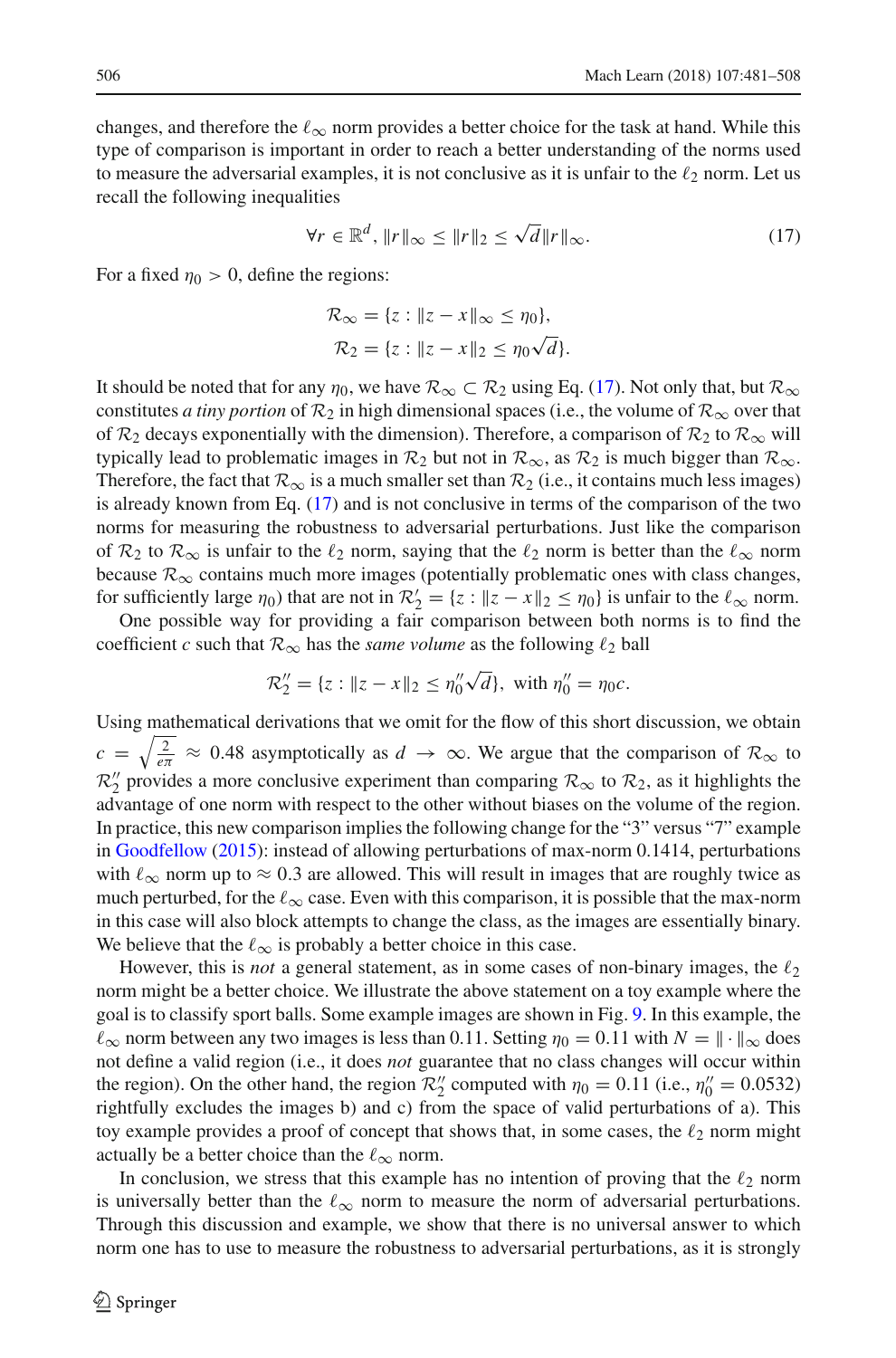

<span id="page-26-15"></span>**Fig. 9** Example images in a toy classification problem where the goal is to distinguish the different balls (**a** basketball, **b** soccer). **c** represents an umbrella that does not belong to any class. *Black pixels* are equal to 0, *white pixels* are equal to 1, *grey pixels* are set around 0.9

application-dependent. We believe more theoretical research in that area is needed in order to fully grasp the advantage of each norm, and probably design new norms that are suitable for measuring adversarial perturbations.

## **References**

- <span id="page-26-4"></span>Barreno, M., Nelson, B., Sears, R., Joseph, A., & Tygar, D. (2006). Can machine learning be secure? In *ACM symposium on information, computer and communications security* (pp. 16–25).
- <span id="page-26-1"></span>Bendale, A., & Boult, T. E. (2016). Towards open set deep networks. In *Proceedings of the IEEE conference on computer vision and pattern recognition* (pp. 1563–1572).
- <span id="page-26-11"></span>Bhatia, R. (2013). *Matrix analysis* (Vol. 169). Berlin: Springer.
- <span id="page-26-7"></span>Biggio, B., Corona, I., Maiorca, D., Nelson, B., Šrndić, N., Laskov, P., et al. (2013). Evasion attacks against machine learning at test time. In *Joint European conference on machine learning and knowledge discovery in databases* (pp. 387–402). Berlin: Springer.
- <span id="page-26-3"></span>Biggio, B., Nelson, B., & Laskov, P. (2012). Poisoning attacks against support vector machines. In *International conference on machine learning (ICML)*.
- <span id="page-26-6"></span>Bousquet, O., & Elisseeff, A. (2002). Stability and generalization. *The Journal of Machine Learning Research*, *2*, 499–526.
- <span id="page-26-9"></span>Caramanis, C., Mannor, S., & Xu, H. (2012). Robust optimization in machine learning. In S. Sra, S. Nowozin, & S. J. Wright (Eds.), *Optimization for machine learning*. Cambridge: MIT Press. chap 14.
- <span id="page-26-2"></span>Carlini, N., & Wagner, D. (2016). *Towards evaluating the robustness of neural networks*. arXiv preprint [arXiv:1608.04644.](http://arxiv.org/abs/1608.04644)
- <span id="page-26-0"></span>Chalupka, K., Perona, P., & Eberhardt, F. (2014). *Visual causal feature learning*. arXiv preprint [arXiv:1412.2309.](http://arxiv.org/abs/1412.2309)
- <span id="page-26-13"></span>Chang, C. C., & Lin, C. J. (2011). LIBSVM: A library for support vector machines. *ACM Transactions on Intelligent Systems and Technology*, *2*, 27:1–27:27.
- <span id="page-26-10"></span>Chang, Y. W., Hsieh, C. J., Chang, K. W., Ringgaard, M., & Lin, C. J. (2010). Training and testing low-degree polynomial data mappings via linear SVM. *The Journal of Machine Learning Research*, *11*, 1471–1490.
- <span id="page-26-5"></span>Dalvi, N., Domingos, P., Sanghai, S., & Verma, D. (2004). Adversarial classification. In *ACM SIGKDD* (pp. 99–108).
- <span id="page-26-8"></span>Dekel, O., Shamir, O., & Xiao, L. (2010). Learning to classify with missing and corrupted features. *Machine Learning*, *81*(2), 149–178.
- <span id="page-26-12"></span>Fan, R. W., Chang, K. W., Hsieh, C. J., Wang, X. R., & Lin, C. J. (2008). Liblinear: A library for large linear classification. *The Journal of Machine Learning Research*, *9*, 1871–1874.
- <span id="page-26-14"></span>Fawzi, A., & Frossard, P. (2015) Manitest: Are classifiers really invariant? In *British machine vision conference (BMVC)* (pp. 106.1–106.13).